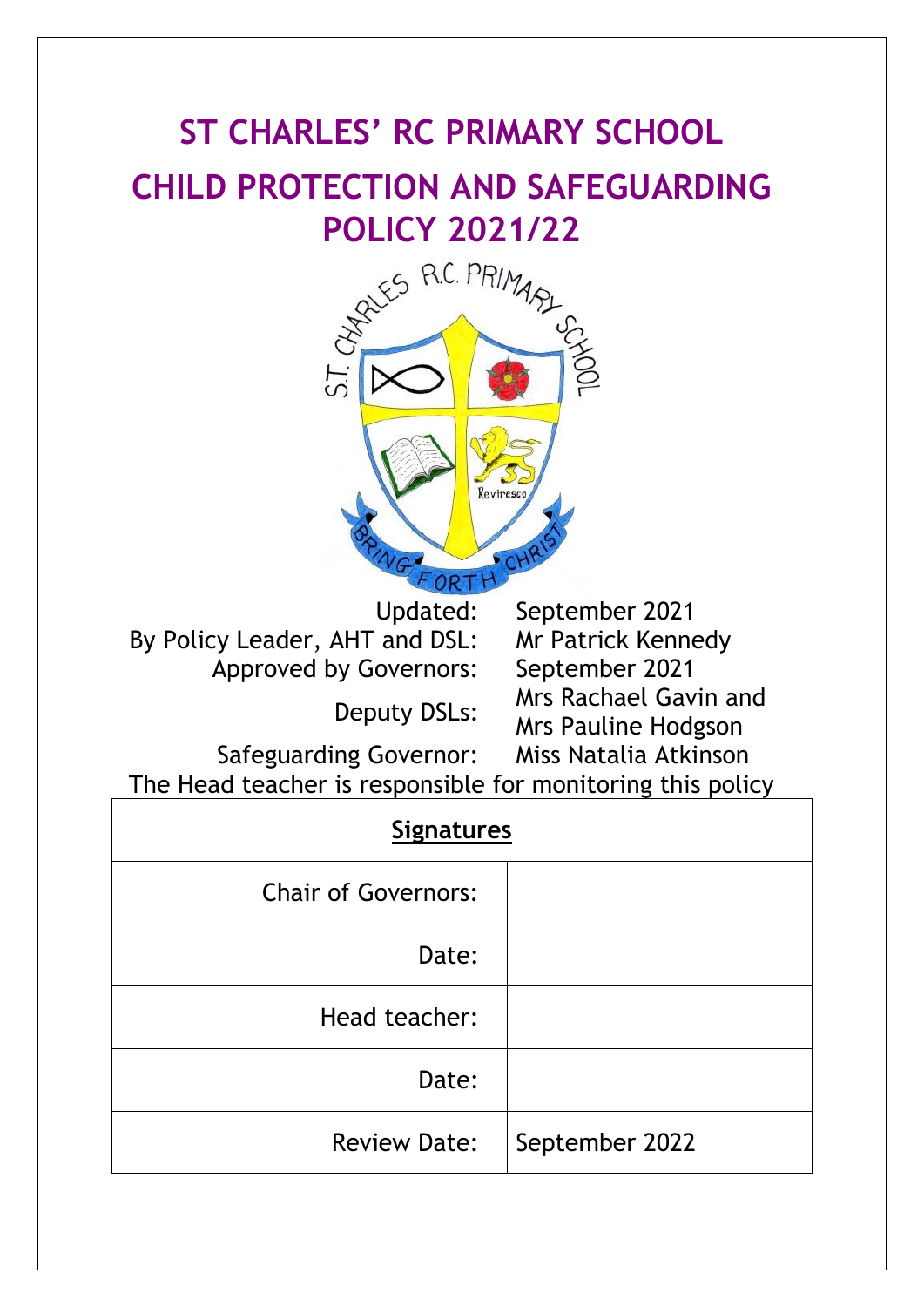| <b>Table of Contents</b> |                                    |    |                                          |  |  |
|--------------------------|------------------------------------|----|------------------------------------------|--|--|
| 1                        | <b>Context &amp; Rationale</b>     | 19 | <b>Private Fostering</b>                 |  |  |
| $\overline{2}$           | <b>Definition</b>                  | 20 | Pupils with Family Members in            |  |  |
|                          |                                    |    | Prison                                   |  |  |
| 3                        | Covid-19                           |    |                                          |  |  |
| 4                        | Law and Guidance                   | 21 | Peer on Peer Abuse including             |  |  |
|                          |                                    |    | <b>Sexualised Abuse</b>                  |  |  |
| 5                        | Roles and Responsibilities         | 22 | <b>Serious Violence</b>                  |  |  |
| 6                        | Training and Induction             | 23 | <b>Online Safety and Personal</b>        |  |  |
|                          |                                    |    | <b>Electronic Devices</b>                |  |  |
| $\overline{7}$           | <b>Multi-Agency Working</b>        | 24 | Sexting & Sharing of Indecent            |  |  |
|                          |                                    |    | Images                                   |  |  |
| 8                        | <b>Early Help</b>                  | 25 | <b>Context of Safeguarding Incidents</b> |  |  |
| 9                        | Abuse & Neglect                    | 26 | <b>Extra-Curricular Clubs and</b>        |  |  |
|                          |                                    |    | <b>Activities</b>                        |  |  |
| 10                       | <b>Domestic Abuse</b>              | 27 | <b>Alternative Provision</b>             |  |  |
| 11                       | Homelessness                       | 28 | <b>Work Experience</b>                   |  |  |
| 12                       | Children Missing from              | 29 | <b>Manging Referrals</b>                 |  |  |
|                          | Education                          |    |                                          |  |  |
| 13                       | <b>Child Criminal Exploitation</b> | 30 | Concerns about staff and                 |  |  |
|                          |                                    |    | safeguarding practices                   |  |  |
| 14                       | <b>Child Sexual Exploitation</b>   | 31 | Allegations of Abuse against staff       |  |  |
| 15                       | <b>Modern Slavery</b>              | 32 | <b>Safer Recruitment</b>                 |  |  |
| 16                       | <b>Female Genital Mutilation</b>   | 33 | <b>Single Central Record</b>             |  |  |
| 17                       | <b>Forced Marriage</b>             | 34 | <b>Review</b>                            |  |  |
| 18                       | Extremism & Radicalisation         | 35 | Key Contacts. Roles and Training         |  |  |
|                          |                                    |    |                                          |  |  |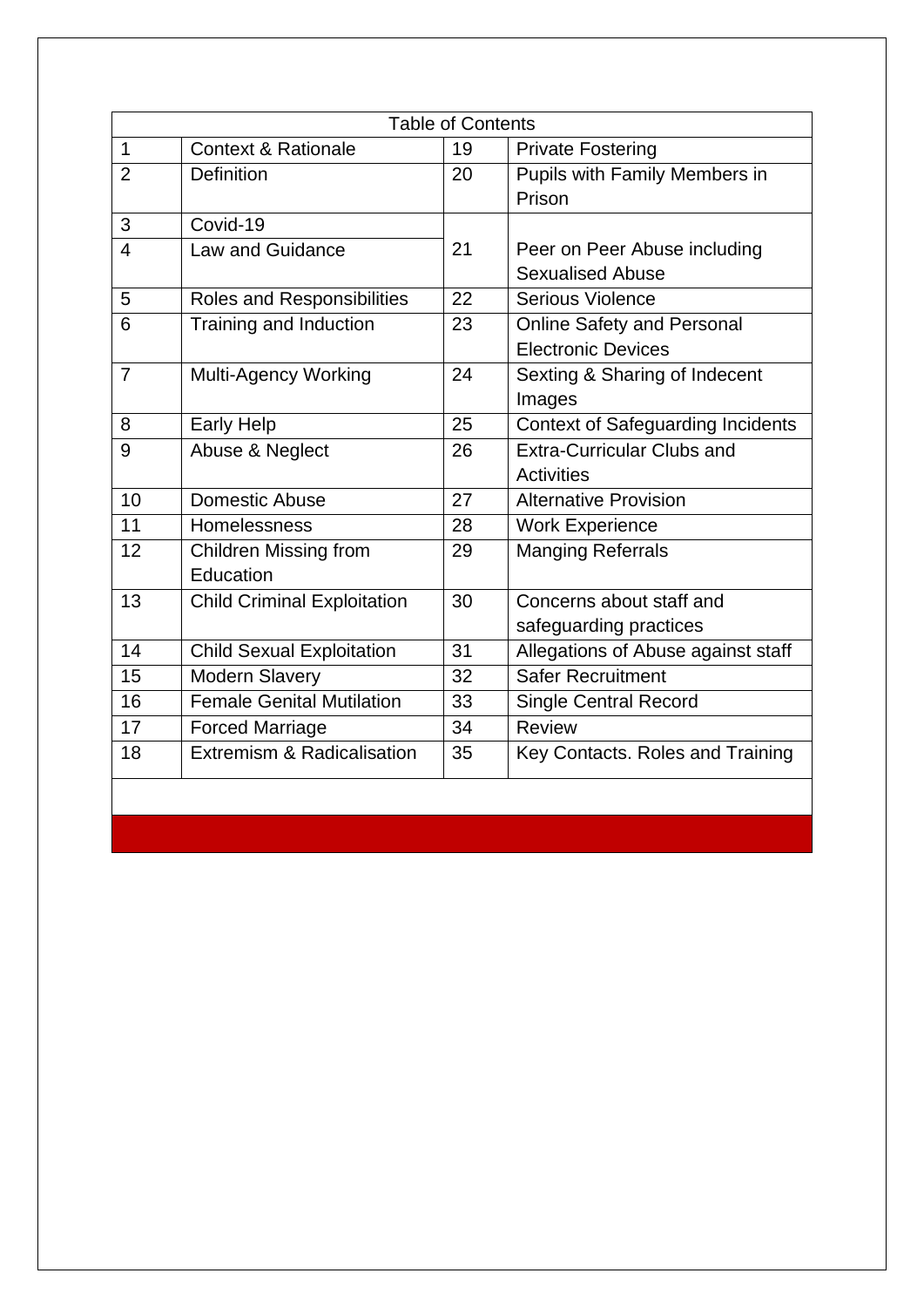# **1. Context and Rationale**

St. Charles' RCP School fully recognises the contribution we can make to protect children from harm and to support and promote the welfare of all children who are pupils at our school. This policy applies to all stakeholders; this includes pupils, staff, parents, governors, volunteers, placement students and visitors.

This policy will give clear direction to all stakeholders about expectations and our legal and moral responsibility to safeguard and promote the welfare of all children at our school.

St. Charles' RCP School is committed to safeguarding and promoting the physical, mental and emotional welfare of every pupil. We implement a whole-school preventative approach to managing safeguarding concerns, ensuring that the wellbeing of pupils is at the forefront of all action taken. We recognise that **no single professional can have a full picture** of a child's needs and circumstances. If children and families are to receive the right help at the right time, **everyone** who comes into contact with them has a role to play in identifying concerns, sharing information and taking prompt action.

This policy sets out a clear and consistent framework for delivering this promise, in line with safeguarding legislation and statutory guidance. It will be achieved by:

- Ensuring that members of the governing board, the headteacher, staff and all stakeholders understand their responsibilities under safeguarding legislation and statutory guidance, are alert to the signs of child abuse, and know to refer concerns to the DSL. In addition, it is promoted and made clear to all staff that ANYONE can make a referral.
- Teaching pupils how to keep safe and recognise behaviour that is unacceptable.
- Identifying and making provision for any pupil that has been subject to, or is at risk of, abuse, neglect, or exploitation.
- Creating a culture of safer recruitment by adopting procedures that help deter, reject or identify people who might pose a risk to children
- Endeavour to provide a safe and welcoming environment where children are respected and valued; where the voice of the child is listened to and is paramount
- Where it is believed that a child is at risk of or is suffering significant harm, the school will follow the procedures set out by our local Safeguarding Children Partnership arrangements.

[https://panlancashirescb.proceduresonline.com/chapters/contents.html#ind\\_cases](https://panlancashirescb.proceduresonline.com/chapters/contents.html#ind_cases)

# **2. Definitions**

The terms **"children"** and **"child"** refer to anyone under the age of 18.

The purpose of this safeguarding policy is to ensure every pupil at St. Charles' RCP School is safe and protected from harm. The Department for Education (DfE) 'Keeping Children Safe in Education' (September 2021), states safeguarding and promoting the welfare of children is defined for the purposes of this guidance as:

- Protecting children from maltreatment;
- Preventing impairment of children's mental and physical health or development;
- Ensuring that children grow up in circumstances consistent with the provision of safe and effective care; and
- Taking action to enable all children to have the best outcomes.

Children can abuse other children. This is generally referred to as **peer on peer abuse** and can take many forms. This can include (but is not limited to) bullying (including cyberbullying);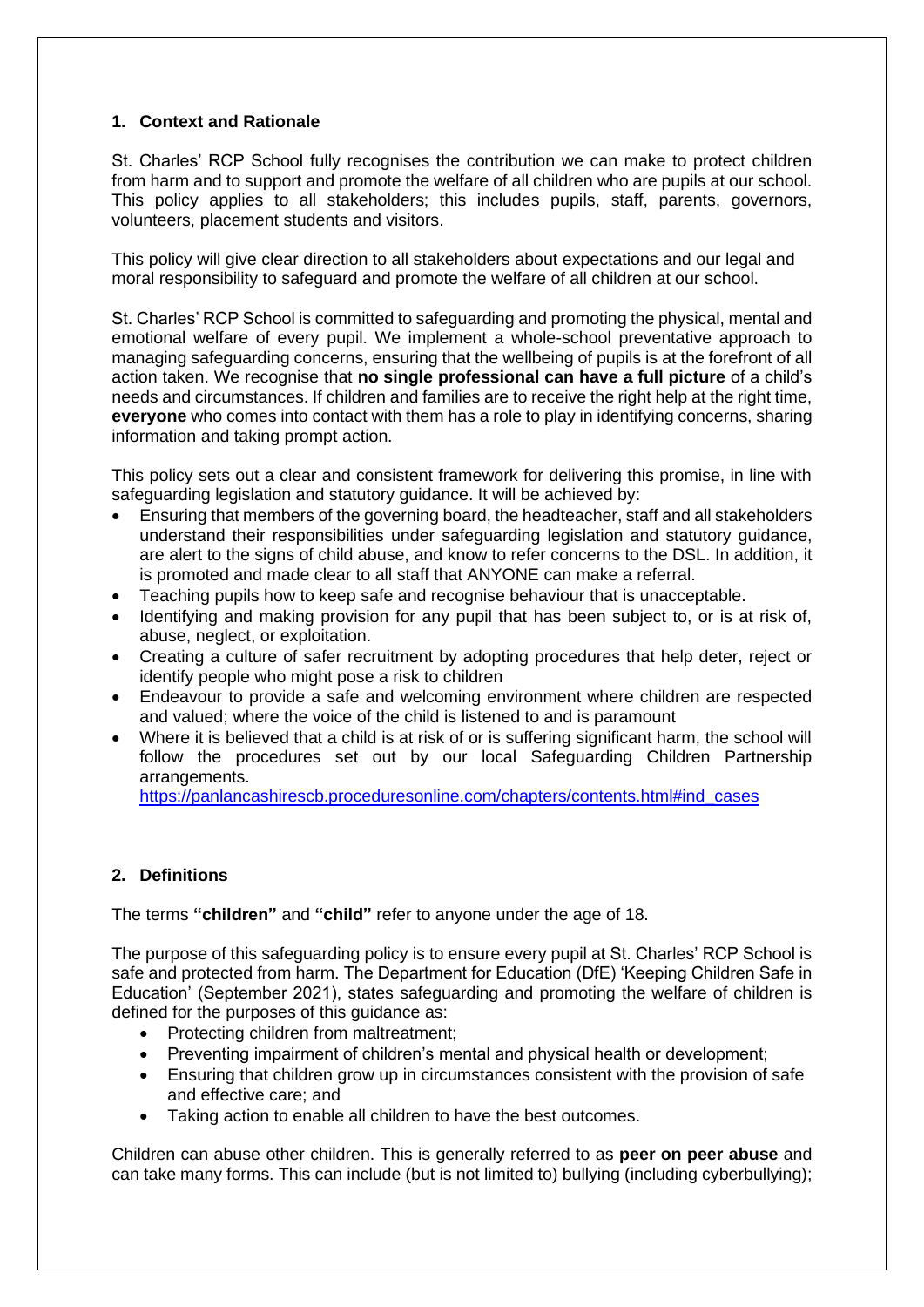sexual violence and sexual harassment; physical abuse such as hitting, kicking, shaking, biting, hair pulling, or otherwise causing physical harm; sexting and initiating/hazing type violence and rituals.

For the purposes of this policy, **"sexual violence"** refers to the following offences as defined under the Sexual Offences Act 2003:

- **Rape:** A person (A) commits an offence of rape if they intentionally penetrate the vagina, anus or mouth of another person (B) with their penis, B does not consent to the penetration, and A does not reasonably believe that B consents.
- **Assault by penetration:** A person (A) commits an offence if they intentionally penetrate the vagina or anus of another person (B) with a part of their body or anything else, the penetration is sexual, B does not consent to the penetration, and A does not reasonably believe that B consents.
- **Sexual assault:** A person (A) commits an offence of sexual assault if they intentionally touch another person (B), the touching is sexual, B does not consent to the touching, and A does not reasonably believe that B consents.
- **Causing someone to engage in sexual activity without consent:** A person (A) commits an offence if they intentionally cause another person (B) to engage in an activity, the activity is sexual, B does not consent to engaging in the activity, and A does not reasonably believe that B consents. This could include forcing someone to strip, touch themselves sexually, or to engage in sexual activity with a third party.

For the purposes of this policy, **"sexual harassment"** refers to unwanted conduct of a sexual nature that occurs online or offline, inside or outside of school. Sexual harassment is likely to violate a pupil's dignity, make them feel intimidated, degraded or humiliated, and create a hostile, offensive, or sexualised environment. If left unchallenged, sexual harassment can create an atmosphere that normalises inappropriate behaviour and may lead to sexual violence. Sexual harassment can include, but is not limited to:

- Sexual comments, such as sexual stories, lewd comments, sexual remarks about clothes and appearance, and sexualised name-calling.
- Sexual "jokes" and taunting.
- Physical behaviour, such as deliberately brushing against someone, interfering with someone's clothes, and displaying images of a sexual nature.
- Online sexual harassment, which may be standalone or part of a wider pattern of sexual harassment and/or sexual violence. This includes:
	- The consensual and non-consensual sharing of nude and semi-nude images and/or videos.
	- Sharing unwanted explicit content.
	- Upskirting.
	- Sexualised online bullying.
	- Unwanted sexual comments and messages, including on social media.
	- Sexual exploitation, coercion, and threats.

**Upskirting** refers to the act, as identified the Voyeurism (Offences) Act 2019, of taking a picture or video under another person's clothing, without their knowledge or consent, with the intention of viewing that person's genitals or buttocks, with or without clothing, to obtain sexual gratification, or cause the victim humiliation, distress or alarm. Upskirting is a criminal offence. Anyone, including pupils and staff, of any gender can be a victim of upskirting.

**Consensual and non-consensual sharing of nude and semi-nude images and/or videos**, colloquially known as **"sexting" and "youth produced imagery"**, is defined as the sharing between pupils of sexually explicit content, including indecent imagery. **Indecent imagery** is defined as an image which meets one or more of the following criteria:

• Nude or semi-nude sexual posing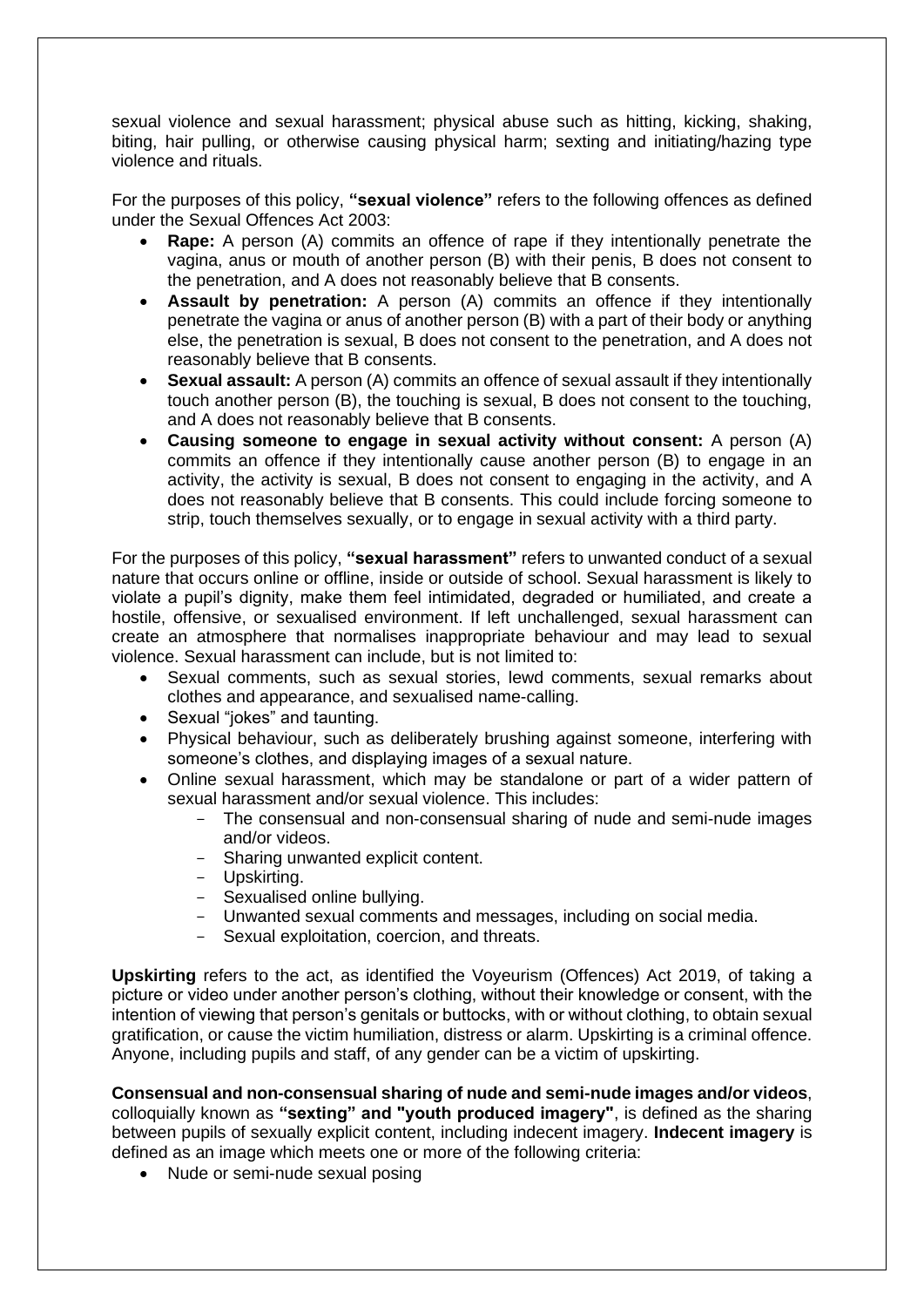- A child touching themselves in a sexual way
- Any sexual activity involving a child
- Someone hurting a child sexually
- Sexual activity that involves animals

**Consent** is defined as having the freedom and capacity to choose to engage in sexual activity. Consent may be given to one sort of sexual activity but not another and can be withdrawn at any time during sexual activity and each time activity occurs. A person only consents to a sexual activity if they agree by choice to that activity and has the freedom and capacity to make that choice. Children under the age of 13 can never consent to any sexual activity. The age of consent is 16.

# **3. Covid -19**

Keeping Children Safe in Education 2021 (KCSIE) remains in force throughout the response to coronavirus (COVID-19). However, St. Charles' RCP School recognises that further measures or adaptations to current policies and procedures may be required in response to the pandemic in 2021/22. Any such measures will be detailed and communicated through addendums to the policy, when necessary, and shared with all stakeholders. St. Charles' RCP School will continue to follow local and national guidance and adapt/amend this policy if required.

# **4. Law and Guidance**

This policy has due regard to all relevant legislation and statutory guidance including, but not limited to (click on hyperlinks to view documentation):

- **[Education Act](http://www.legislation.gov.uk/ukpga/2002/32/contents) 2002**: Section 175 of the Education Act 2002 requires local education authorities and the governors of maintained schools and further education (FE) colleges to make arrangements to ensure that their functions are carried out with a view to safeguarding and promoting the welfare of children. Section 157 of the same act and the Education (Independent Schools Standards) (England) Regulations 2003 require proprietors of independent schools (including academies) to have arrangements to safeguard and promote the welfare of children.
- **[Working Together to Safeguard Children 2018](https://www.gov.uk/government/publications/working-together-to-safeguard-children--2)** guides education establishments of their role within inter-agency working to safeguard and promote the welfare of children. This is **the government's statutory guidance for all organisations and agencies** who work with, or carry out work related to, children in the United Kingdom.
- **[Keeping Children Safe in Education 2021](https://assets.publishing.service.gov.uk/government/uploads/system/uploads/attachment_data/file/1007260/Keeping_children_safe_in_education_2021.pdf)**: The Department for Education (DfE) has updated the statutory safeguarding and child protection guidance for schools and colleges in England, Keeping children safe in education. This guidance sets out what schools and colleges in England must do to safeguard and promote the welfare of children and young people under the age of 18.
- **[Guidance for Safer Working Practice](https://c-cluster-110.uploads.documents.cimpress.io/v1/uploads/13ecce28-e8f2-49e9-83c6-c29337cd8071~110/original?tenant=vbu-digital)**
- **[Guidance for Safer Working Practice -](https://c-cluster-110.uploads.documents.cimpress.io/v1/uploads/5aba001d-e2e6-42ee-b9cb-bd44831f65f0~110/original?tenant=vbu-digital) Addendum April 2020**
- **[The Children Act 1989](http://www.legislation.gov.uk/ukpga/1989/41/contents) & 2004**
- **[The Prevent Duty:](https://www.gov.uk/government/publications/prevent-duty-guidance/revised-prevent-duty-guidance-for-england-and-wales)** The Prevent duty is **the duty in the Counter-Terrorism and Security Act 2015** that's sets out guidance for the LA and its partners to have due regard to the need to prevent people from being drawn into terrorism.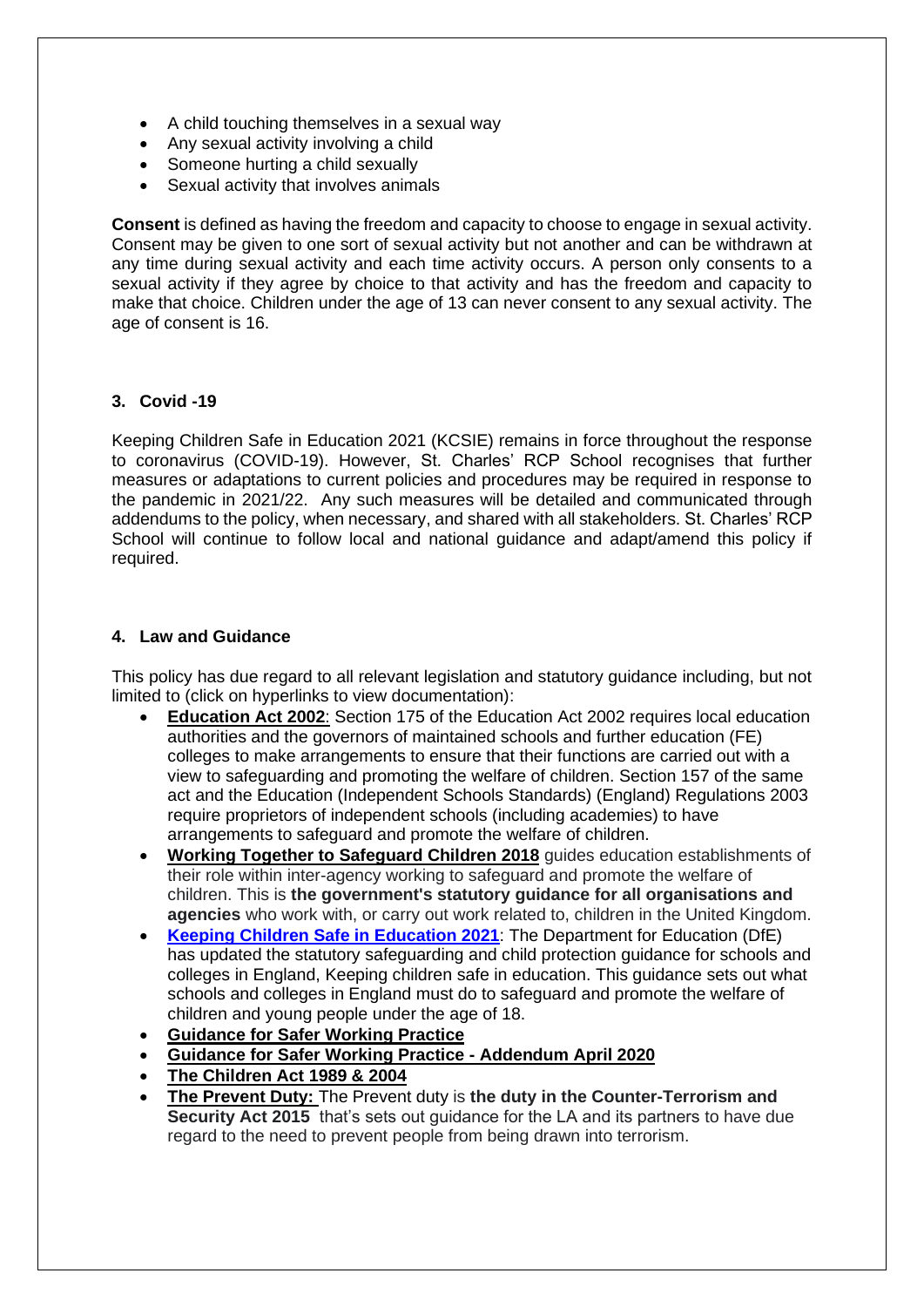• **[FGM](https://www.legislation.gov.uk/ukpga/2003/31/section/4)** as set out in the Female Genital Mutilation Act 2003 ("the 2003 Act"), as amended by the Serious Crime Act 2015.

# **Relevant Non-statutory guidance**

- DfE (2015) 'What to do if you're worried a child is being abused'
- DfE (2018) 'Information sharing'
- DfE (2017) 'Child sexual exploitation'
- DfE (2021) 'Sexual violence and sexual harassment between children in schools and colleges'
- DfE (2021) 'Recruit teachers from overseas'
- DfE (2020) 'Sharing nudes and semi-nudes: advice for education settings working with children and young people'

This policy operates in conjunction with the following school policies:

- Prevent Duty Policy
- Online Safety Policy
- Data Protection Policy
- Whistleblowing Policy
- Staff Code of Conduct
- Behavioural Policy

# **5. Roles and responsibilities**

**All staff** have a responsibility to:

- Consider, at all times, what is in the best interests of the pupil with a **child-centred approach**
- Contribute to, and maintain a **high safeguarding ethos** within the setting, with safeguarding pupils at the forefront of practice at all times
- Ensure ALL children have opportunities to communicate and know that they are **listened to**
- Contribute to **providing a curriculum** which will equip children with the skills to keep themselves safe and develop an attitude which will enable them to enter adulthood successfully and reach their full potential
- Establish effective, supportive, and **positive relationships** with parents, carers, pupils and other professionals
- Maintain an attitude of **'it could happen here'** where safeguarding is concerned
- Be proactive to provide a **safe environment** in which pupils can learn
- Be prepared to **identify** pupils or families who may benefit from **early help**
- Be aware of the **school's individual procedures** that support safeguarding, including all policies, internal reporting procedures, information and training provided
- Be aware of the role and **identity of the DSL** and deputy DSLs and seek them for advice if required
- Undertake **safeguarding training**, including online safety training, during induction and subsequently on a regular basis, including receiving bulletins, emails and briefings
- Be aware of the **local early help process** and understand their role in it.
- Be aware of, and understand, the process for making referrals to Children's Social Care, understanding that **anyone can make a referral**
- Understand how to make a referral to CSC and/or the police immediately, if at any point there is **a risk of immediate serious harm to a child**
- Be aware of and **understand the procedure to follow** in the event that a child confides they are being abused, exploited or neglected, in a timely manner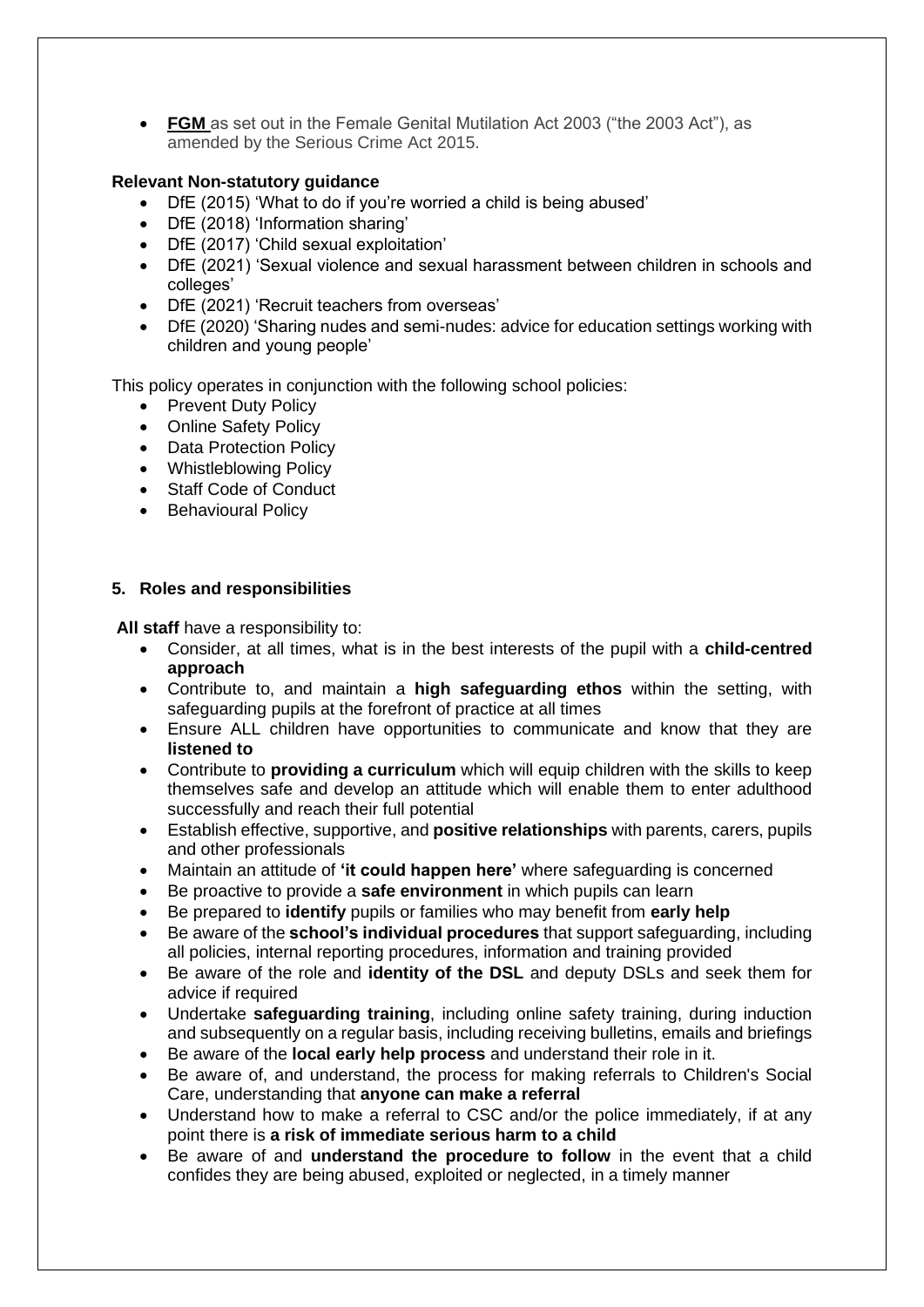- Maintain appropriate **levels of confidentiality** when dealing with individual cases
- **Reassure victims** that they are being taken seriously, that they will be supported, and that they will be kept safe.
- Be aware of **safeguarding issues** that can put pupils at risk of harm.
- **Be aware of behaviours linked to issues** such as drug-taking, alcohol misuse, deliberately missing education, and sharing indecent images, and other signs that pupils may be at risk of harm
- Be fully aware of the importance of **mental health in relation to safeguarding** and that all staff should also be aware that mental health problems can, in some cases, be an indicator that a child has suffered or is at risk of suffering abuse, neglect or exploitation.

# **Teachers, including the headteacher, have a responsibility to:**

• Safeguard pupils' wellbeing and maintain public trust in the teaching profession as part of their professional duties, as outlined in the '**Teachers' Standards'**.

# **The governing body has a duty to:**

- Take **strategic leadership responsibility** for the school's safeguarding arrangements
- Ensure that the school **complies with its duties** under the above child protection and safeguarding legislation
- Comply with its obligations under section 14B of the Children Act 2004 to **supply the local safeguarding arrangements with information** to fulfil its functions
- Ensure that staff working directly with children **read and understand** at least Part one of KCSIE
- Ensure a **named Governor takes leadership responsibility** for safeguarding arrangements
- Appoint a member of staff from the SLT to the **role of DSL** and one or more deputy DSLs to provide support, and ensure that they are trained to the same standard as the DSL and that the roles are explicit in their job description(s). Ensure the provision of appropriate support, funding, training, resources, and time to carry out their role
- Facilitate and support a **whole-school approach to safeguarding**; this includes ensuring that safeguarding and child protection are at the forefront and **ethos** remains consistently high
- Ensure **systems are in place so that children can confidently report abuse**, knowing that their concerns will be treated seriously, and they can safely express their views and give feedback; these systems will be well-promoted, easily understood, and easily accessible. Ensure that the **voice of the child** is heard and acted upon.
- Ensure **effective and appropriate policies** and procedures in place
- Make sure that **pupils are taught about safeguarding**, including protection against dangers online (including when they are online at home), through teaching and learning opportunities, as part of providing a broad and balanced curriculum
- Adhere to statutory responsibilities by conducting **pre-employment checks on staff** who work with children
- Ensure the school has **clear systems and processes in place for identifying possible mental health problems in pupils,** including clear routes to escalate concerns and clear referral and accountability systems
- Make sure that at least one person on any recruitment panel has undertaken **safer recruitment training**
- Ensure that **all staff receive safeguarding and child protection training** updates, e.g. emails, as required, but at least annually, including a thorough induction
- Confirm that there are transparent procedures in place to handle **allegations against staff,** supply staff, volunteers and contractors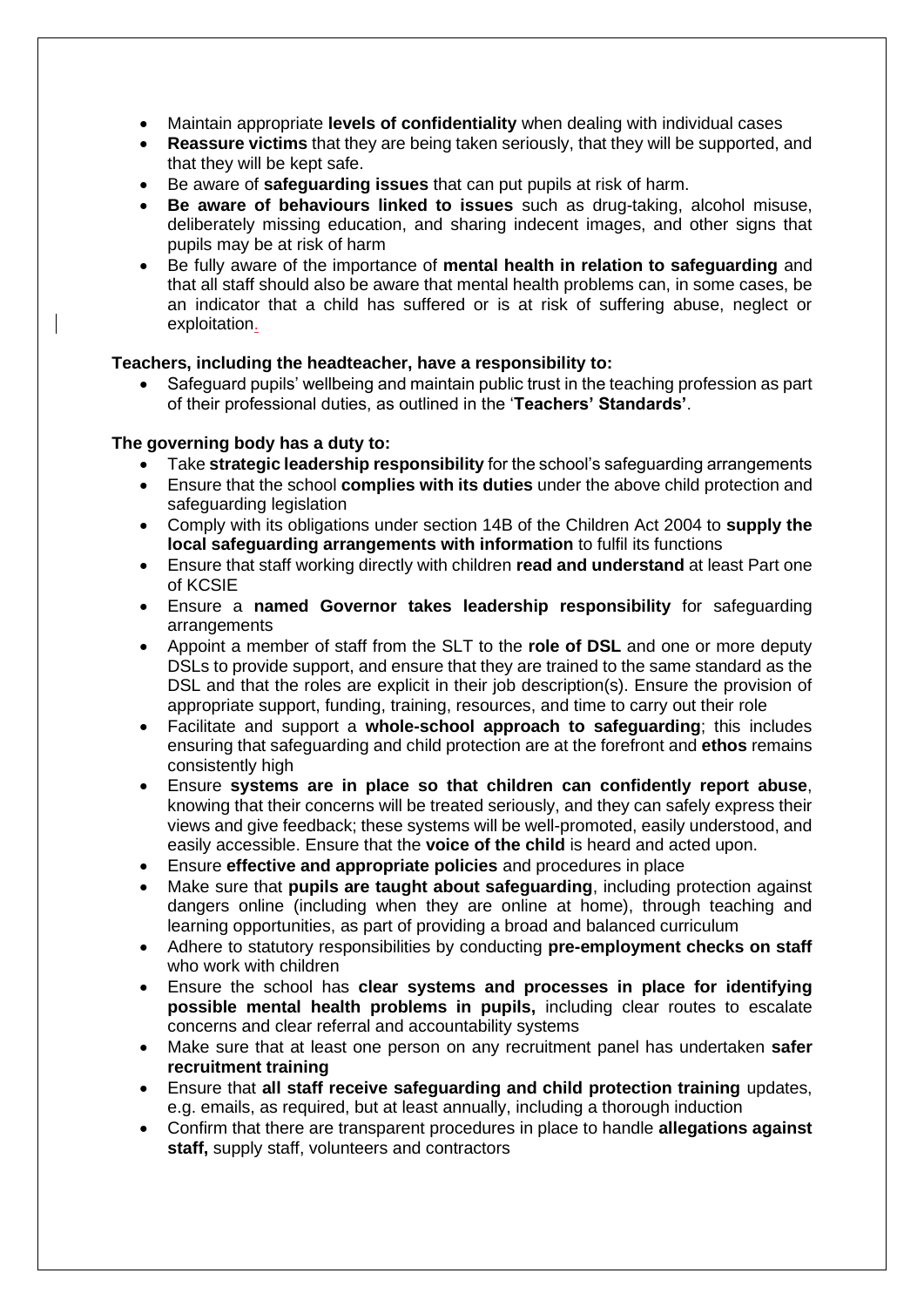- Confirm that there are **procedures in place to make a referral to the DBS** and the Teaching Regulation Agency (TRA), where appropriate, if a person in regulated activity has been dismissed or removed due to safeguarding concerns or would have been had they not resigned
- Ensure that appropriate disciplinary procedures are in place, as well as **policies pertaining to the behaviour of pupils and staff**
- Ensure that **procedures are in place to eliminate unlawful discrimination**, harassment and victimisation, including those in relation to peer-on-peer abuse.
- Appoint a **designated teacher to promote the educational achievement of CLA** and ensure that this person has undergone appropriate training
- Ensure that the **appropriate level of check** is completed on Governors
- Create a culture where **staff are confident to challenge** senior leaders over any safeguarding concerns
- Ensure that **children are safe online** by ensuring that appropriate filters and monitoring systems are in place (BTLS Lightspeed Filtering is in place and managed and monitored by the Acting HT and IT Support company).
- Ensure that **safeguarding is embedded within the curriculum**
- Ensure staff in school are aware of, and policies are personalised to reflect, an understanding of specific issues such as **peer on peer abuse** and safeguarding children with disabilities and special educational needs.
- Ensure that all practice and procedures operate with the best interests of the child at the centre with a **firm child centred approach.**

# **The DSL has a duty to:**

- Take **lead responsibility for safeguarding** and child protection, including online safety, creating and maintaining a high safeguarding ethos with a child-centred approach at its heart.
- Provide **advice, support and expertise to other staff** on child welfare, safeguarding and child protection matters.
- **Take part in strategy discussions,** inter-agency meetings and Child Protection Conferences and/or support other staff to do so.
- **Contribute to the** assessment of children, and/or support other staff to do so
- **Be available** during school hours for staff to discuss any safeguarding concerns
- Arrange, alongside the school, adequate and **appropriate cover** for any activities outside of school hours or terms.
- Refer cases:
	- To CSC where abuse and neglect are suspected, and support staff who make referrals to CSC
	- To the Channel programme where radicalisation concerns arise, and support staff who make referrals to the Channel programme
	- To the DBS where a person is dismissed or has left due to harm, or risk of harm, to a child.
	- To the police where a crime may have been committed, in line with the National Police Chiefs' Council (NPCC) guidance
	- And to any other appropriate identified agency or partner.
- Act as a **point of contact** with the multi-agency partners
- Ensure **effective communication** and information sharing between Deputy DSL's/ Pastoral Lead, SLT and Governors
- Liaise with staff when deciding whether to make a referral by **liaising with relevant agencies** so that children's needs are considered holistically
- Liaise with appropriate **mental health leads** and, where available, a Mental Health Support Team, where safeguarding concerns are linked to mental health.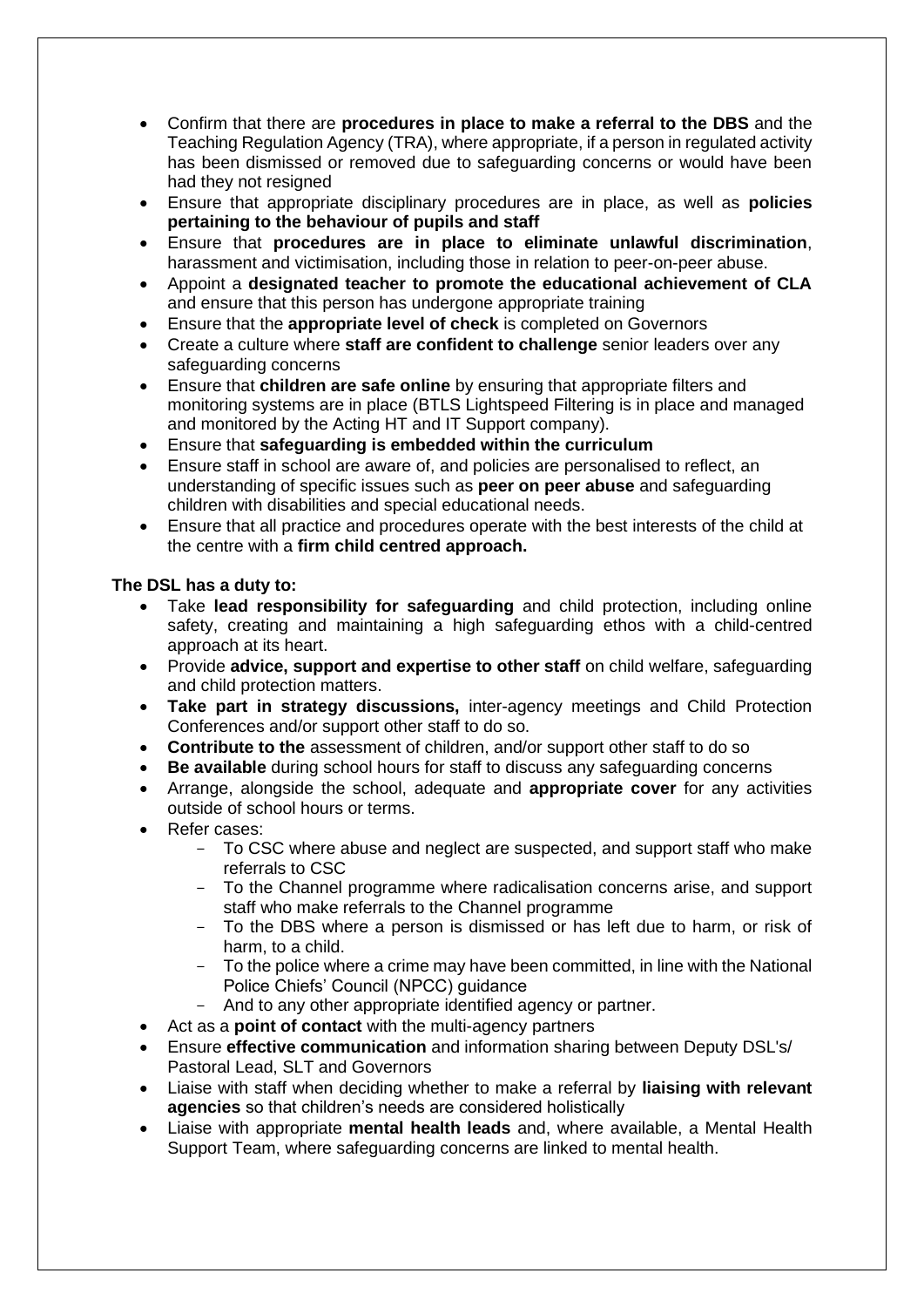- Promote **supportive engagement with parents** in safeguarding and promoting the welfare of children, including where families may be facing challenging circumstances
- Work with relevant staff, **taking lead responsibility for promoting educational outcomes** for children, by understanding the lasting impact that adversity and trauma can have on children's behaviour, mental health and wellbeing, knowing the safeguarding and child protection issues that children in need are experiencing, or have experienced, and identifying the impact that these issues might be having on their attendance, engagement and achievement at school. This includes:
	- Ensuring that the school knows which pupils have or had a social worker
	- Understanding the academic progress and attainment of these pupils
	- Maintaining a culture of high aspirations for these pupils
	- Supporting teachers to provide additional academic support or reasonable adjustments to help these pupils reach their potential
- Ensure that **child protection files are kept updated** and secure, monitoring the quality and accuracy of logs
- Ensure that a pupil's child protection **file is transferred** as soon as possible, and within five days, when transferring to a new school, and consider any additional information that should be shared to support a child's journey
- Ensure **all stakeholders understand the Child Protection Policy and Keeping Children Safe in Education 2021** and the internal procedures to report any concerns are transparent and understood by all. Ensure this information is given in **induction** and at regular intervals/ training
- Work with the governing board to ensure the school's **Child Protection and Safeguarding Policy is reviewed annually**, and the procedures are updated and reviewed regularly
- Ensure the school's **Child Protection and Safeguarding Policy is available publicly**, ensure that parents are aware of schools' responsibilities regarding safeguarding and child protection
- Undergo **DSL training**, and update this training at least every two years to remain compliant
- Ensure opportunities for **further training** and opportunities for upskilling are taken
- Encourage a culture of listening to children promoting **the voice of the child**
- **Recognise the importance of information sharing**, including within school, with other schools and with the safeguarding partners and other agencies by understanding relevant data protection legislation and regulations, especially the Data Protection Act 2018 and the UK GDPR.
- Undertake **Prevent** awareness training
- Be provided with appropriate support and **supervision** in order to carry out the role safely and effectively
- Liaise with the Local Authority Personal Advisors for any Care Leavers.

St. Charles' RCP School recognises that Deputy DSL's must be trained to same standard as the DSL.

**The designated teacher** has a responsibility for promoting the educational achievement of CLA and previously CLA (PLAC), and for children who have left care through adoption, special guardianship or child arrangement orders or who were adopted from state care outside England and Wales. In our setting, this is Mr Patrick Kennedy, Acting Head teacher.

# **6. Training and Induction**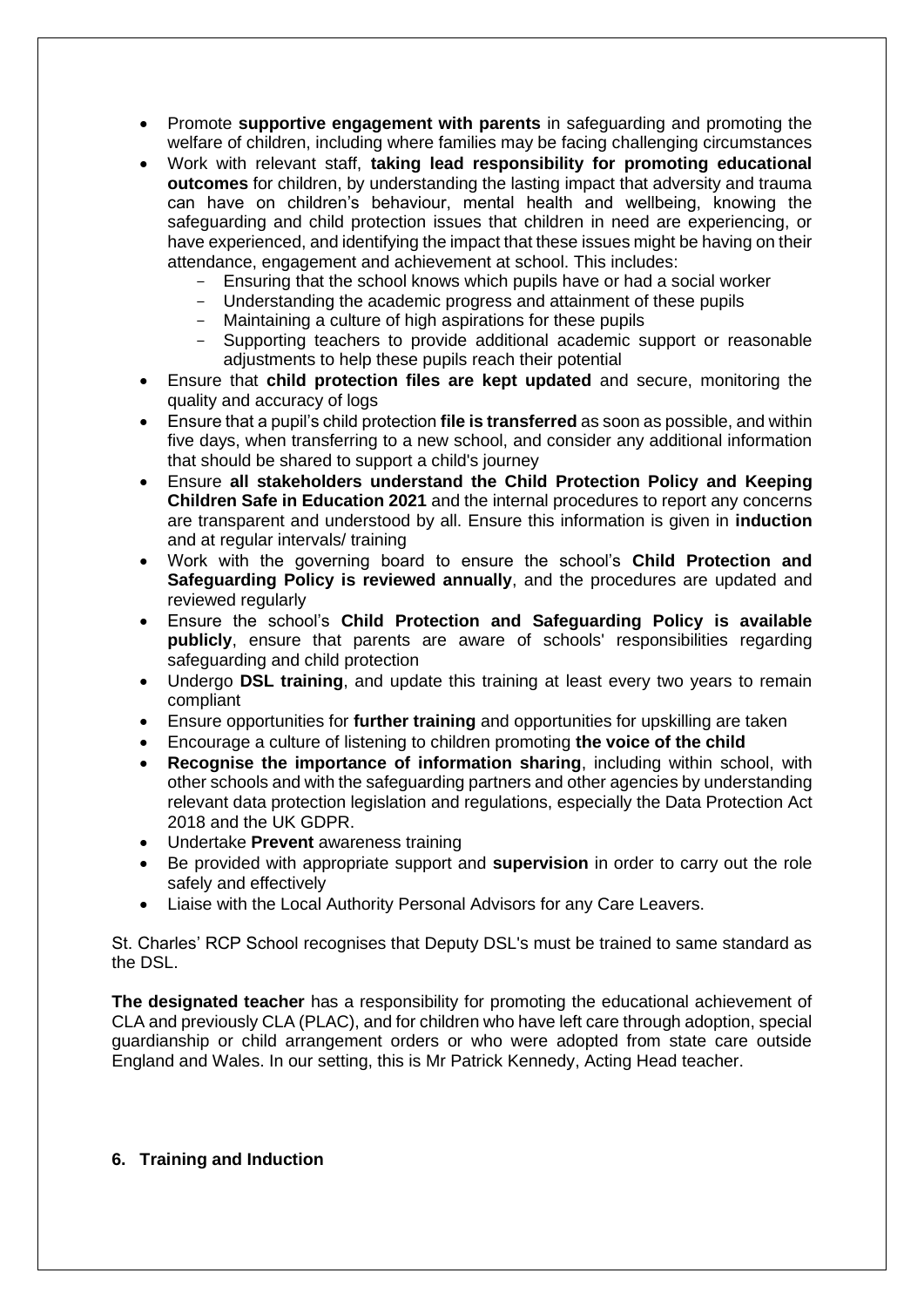St. Charles' RCP School recognises the importance of ongoing staff training and development to keep staff aware of emerging issues and keeping the ethos of safeguarding high. Everybody has a role to play in safeguarding our children and we strive to ensure all staff are well informed and know what to do if they have any concerns. Staff members will undergo safeguarding and child protection training at induction, which will be updated on a regular basis and/or whenever there is a change in legislation.

The induction training will cover:

- The Child Protection and Safeguarding Policy
- The Peer-on-Peer Abuse and procedures.
- The Staff Code of Conduct
- Part one of 'Keeping children safe in education' (KCSIE) (or Annex A, if appropriate).
- The Behaviour Policy.
- The Attendance Policy, including the safeguarding response to children who go missing from education.
- Appropriate child protection and safeguarding training, including online safety training.
- Information about the role and identity of the DSL and deputy DSLs
- How to record concerns in your setting.
	- *Ensure records are kept of all inductions*

Following induction, St. Charles' RCP School recognises the need to ensure continual, effective training to staff and other stakeholders. At St. Charles' RCP School:

- ALL staff and volunteers will receive Safeguarding Training (at least) annually
- The DSL/s will provide ALL staff, volunteers and governors with regular safeguarding updates
- ALL staff, volunteers and governors will read and show an understanding of any updates that are provided
- DSLs will attend DSL training every 2 years and update their knowledge, skills and understanding of relevant safeguarding issues on a regular basis
- The DSL will undertake Prevent awareness training
- At least one member of staff and one governor will attend Safer Recruitment Training. This will be renewed at least every 5 years
- ALL staff, volunteers and governors will undertake any additional specialised training on matters such as Child Sexual Exploitation, Prevent, Peer on Peer abuse, Online Safety, FGM etc as is deemed necessary by the Governors and SLT and that is particularly relevant to the context and needs of the setting
- any staff member will discuss any specific training requirements or gaps in knowledge or understanding with the DSLs
- Staff will receive opportunities to contribute towards and inform the safeguarding arrangements in the school
- Detailed records will be held of staff safeguarding training and ensure that no training becomes out of date.

# **7. Multi-Agency Working**

The school contributes to multi-agency working as part of its statutory duty. The school is aware of and will follow the local safeguarding arrangements. Further details on [www.lancashiresafeguarding.org.uk](http://www.lancashiresafeguarding.org.uk/)

The school will be fully engaged, involved, and share information with local safeguarding arrangements. Once the school is named as a relevant agency by local safeguarding partners,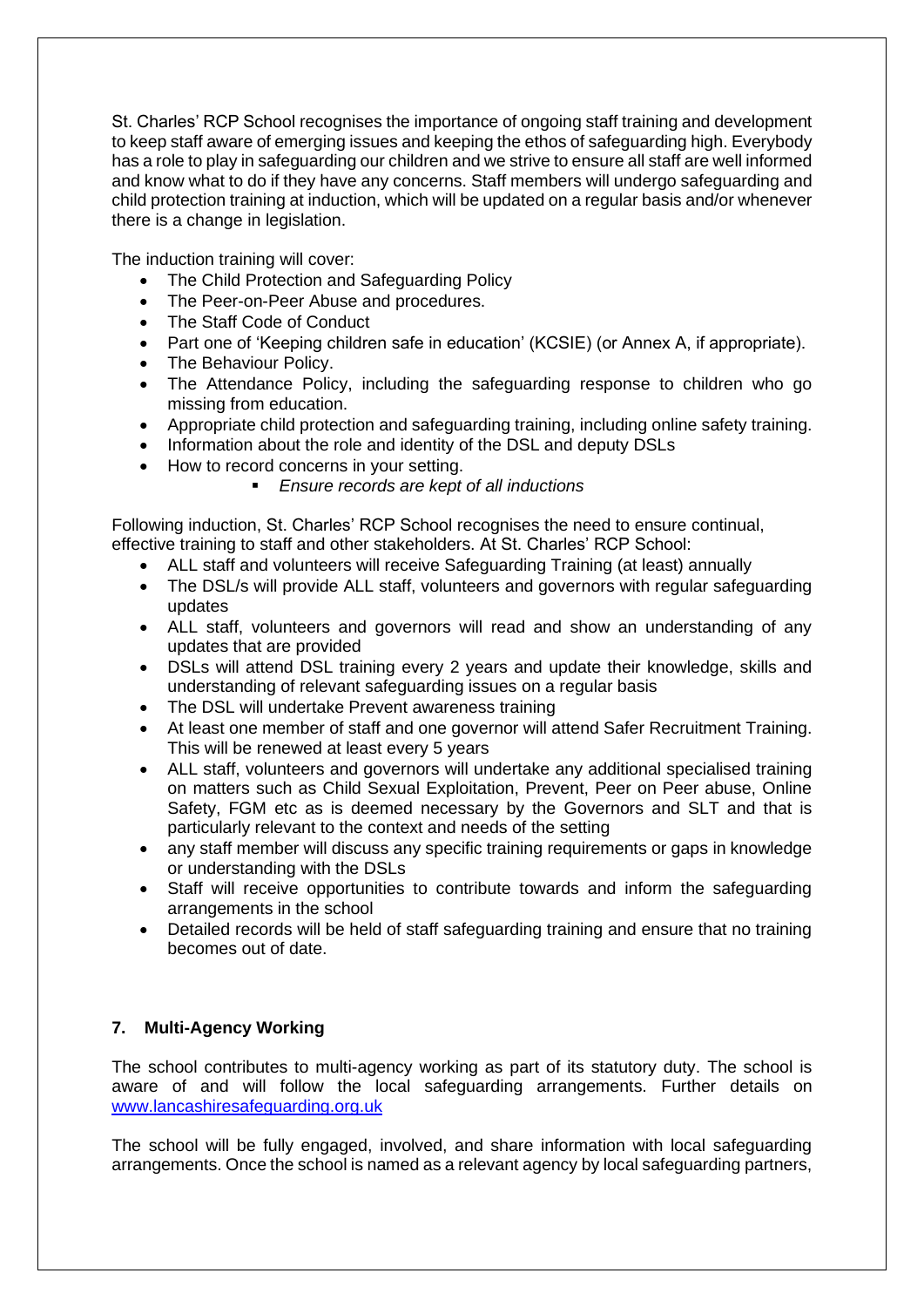it will follow its statutory duty to cooperate with the published arrangements in the same way as other relevant agencies.

The school will work with Children & Family Wellbeing Team, CSC, the Police, Health services and other relevant partners and agencies for the benefit of families and children ensuring contribution to multi-agency plans to provide additional support.

Where a need for early help is identified, the school will allow access to CSC from the host LA and, where appropriate, a placing LA, for that LA to conduct (or consider whether to conduct) a section 17 or 47 assessment.

St. Charles' RCP School also recognises the particular importance of inter-agency working in identifying and preventing CSE and CCE.

#### **Information sharing**

The school recognises the importance of proactive information sharing between professionals and local agencies in order to effectively meet pupils' needs and identify any need for early help.

Considering the above, staff will be aware that whilst the UK GDPR and the Data Protection Act 2018 place a duty on schools to process personal information fairly and lawfully, they also allow for information to be stored and shared for safeguarding purposes – data protection regulations do not act as a barrier to sharing information where failure to do so would result in the pupil being placed at risk of harm.

**Staff members will ensure that fear of sharing information does not stand in the way of their responsibility to promote the welfare and safety of pupils.** If staff members are in doubt about sharing information, they will speak to the DSL or deputy DSLs.

# **8. Early help**

Early help means providing support as soon as the need emerges, at any point in a child's life. Staff at St. Charles' RCP School recognise that any professional can provide early help. Mrs Pauline Hodgson is the main contact point for Early help services at St. Charles' RCP School and staff know to liaise with her if they have any concerns. Any pupil or family may benefit from early help, but staff will be alert to the potential need specifically for early help for pupils who:

- Are disabled, have certain health conditions, or have specific additional needs
- Have SEND, regardless of whether they have a statutory EHC plan
- Have mental health needs
- Are young carers.
- Show signs of being drawn into anti-social or criminal behaviour, including gang involvement and association with organised crime groups or county lines
- Are frequently missing or going missing from care or from home
- Are at risk of modern slavery, trafficking, or sexual or criminal exploitation
- Are at risk of being radicalised
- Is misusing drugs or alcohol
- Have family members in prison, or are affected by parental offending
- Are in a family circumstance presenting challenges for them, such as drug and alcohol misuse, adult mental health problems, or domestic abuse
- Misuse drugs or alcohol.
- Have returned home to their family from care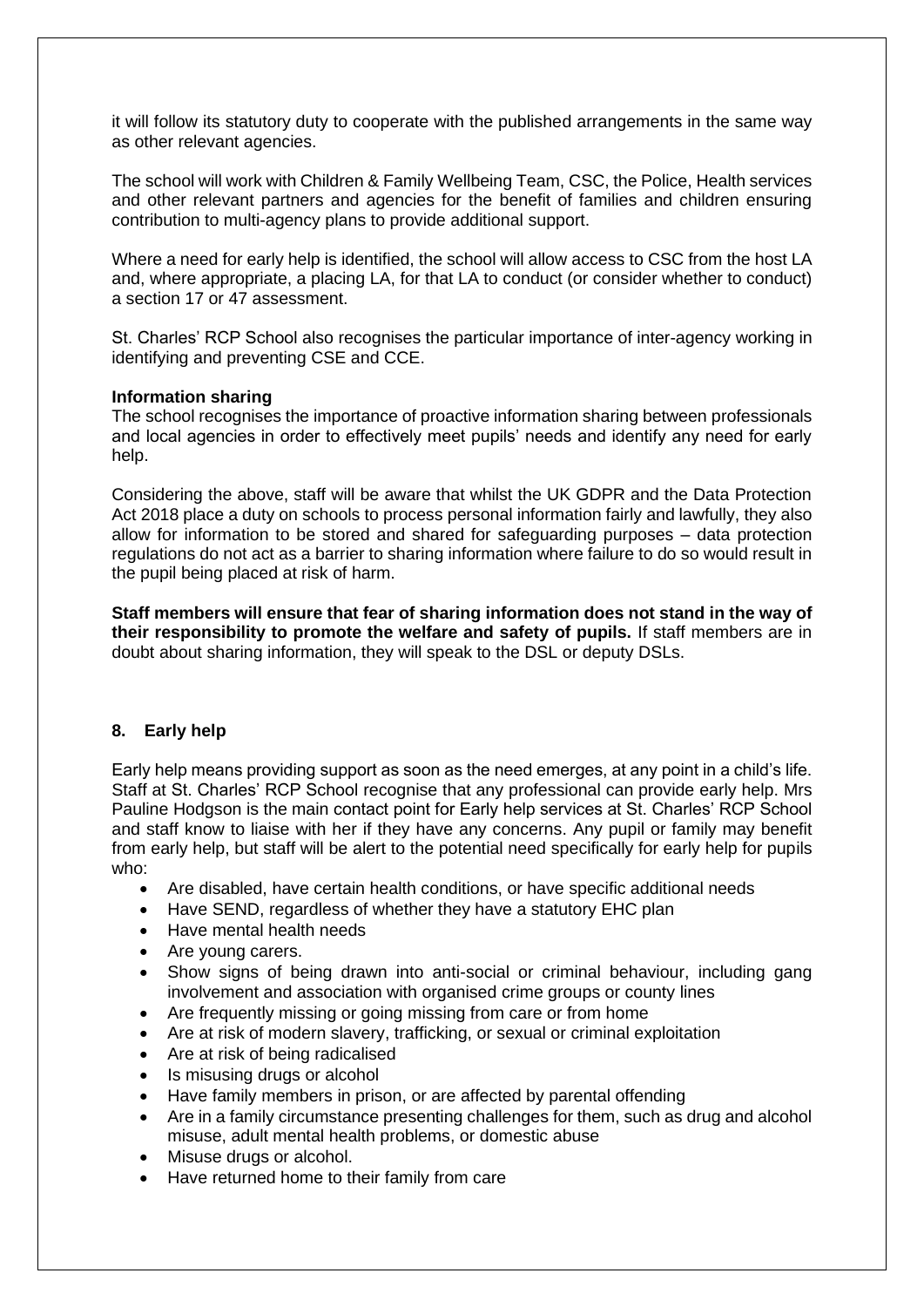- Are at risk of HBA, such as FGM or forced marriage.
- Are privately fostered.
- Are persistently absent from education, including persistent absences for part of the school day
- Show any other early signs of abuse, neglect any other identified reason not listed above that requires extra support or intervention to improve outcomes for families and children.

The Pastoral Lead will take the lead where early help is appropriate and consent has been gained. This includes liaising with other agencies and setting up an inter-agency assessment as appropriate. The local early help process will be followed as required to help provide the right, effective support at the right time.

Staff may be required to support other agencies and professionals in an early help assessment, in some cases acting as the lead practitioner. Any such cases will be kept under constant review assessing the impact of the support.

# **We therefore ensure that:**

- All staff and volunteers can identify the risk factors that indicate a family or pupil may benefit from Early Help and can follow school procedures to share this with the DSL
- DSLs will undertake a Family Early Help Assessment, when appropriate, to identify what Early Help is required
- DSLs will signpost and refer to appropriate support agencies
- DSLs will lead on TAF meetings where is it appropriate for them to do so
- DSLs will follow the local safeguarding processes and refer to Children's Social Care where Early Help has not been successful in reducing risk and meeting unmet needs using **[Lancashire Continuum of Need and Thresholds Guidance](http://www.lancashiresafeguarding.org.uk/resources/assessment-and-referral.aspx)**

# **9. Abuse and neglect**

**Abuse** is defined as a form of maltreatment of a child which involves inflicting harm or failing to act to prevent harm. Children may be abused in a family, institutional or community setting by those known to them or by others, e.g. via the internet. Abuse can take place wholly online, or technology may be used to facilitate offline abuse. Children may be abused by one or multiple adults or other children.

**Physical abuse** is defined as a form of abuse which may involve actions such as hitting, shaking, throwing, poisoning, burning or scalding, drowning, suffocating, or otherwise causing physical harm to a child. Physical abuse can also be caused when a parent fabricates the symptoms of, or deliberately induces, illness in a child. Staff are aware of Female Genital Mutilation, a form of Physical abuse.

**Emotional abuse** is defined as the persistent emotional maltreatment of a child such as to cause severe and adverse effects on the child's emotional development. This may involve conveying to a child that they are worthless, unloved, inadequate, or valued only insofar as they meet the needs of another person. It may include not giving the child the opportunities to express their views, deliberately silencing them, 'making fun' of what they say or how they communicate. It may feature age or developmentally inappropriate expectations being imposed on children, such as interactions that are beyond their developmental capability, overprotection and limitation of exploration and learning, or preventing the child from participating in normal social interaction. **It may involve seeing or hearing the ill-treatment of another.** It may involve serious bullying, including cyberbullying, causing the child to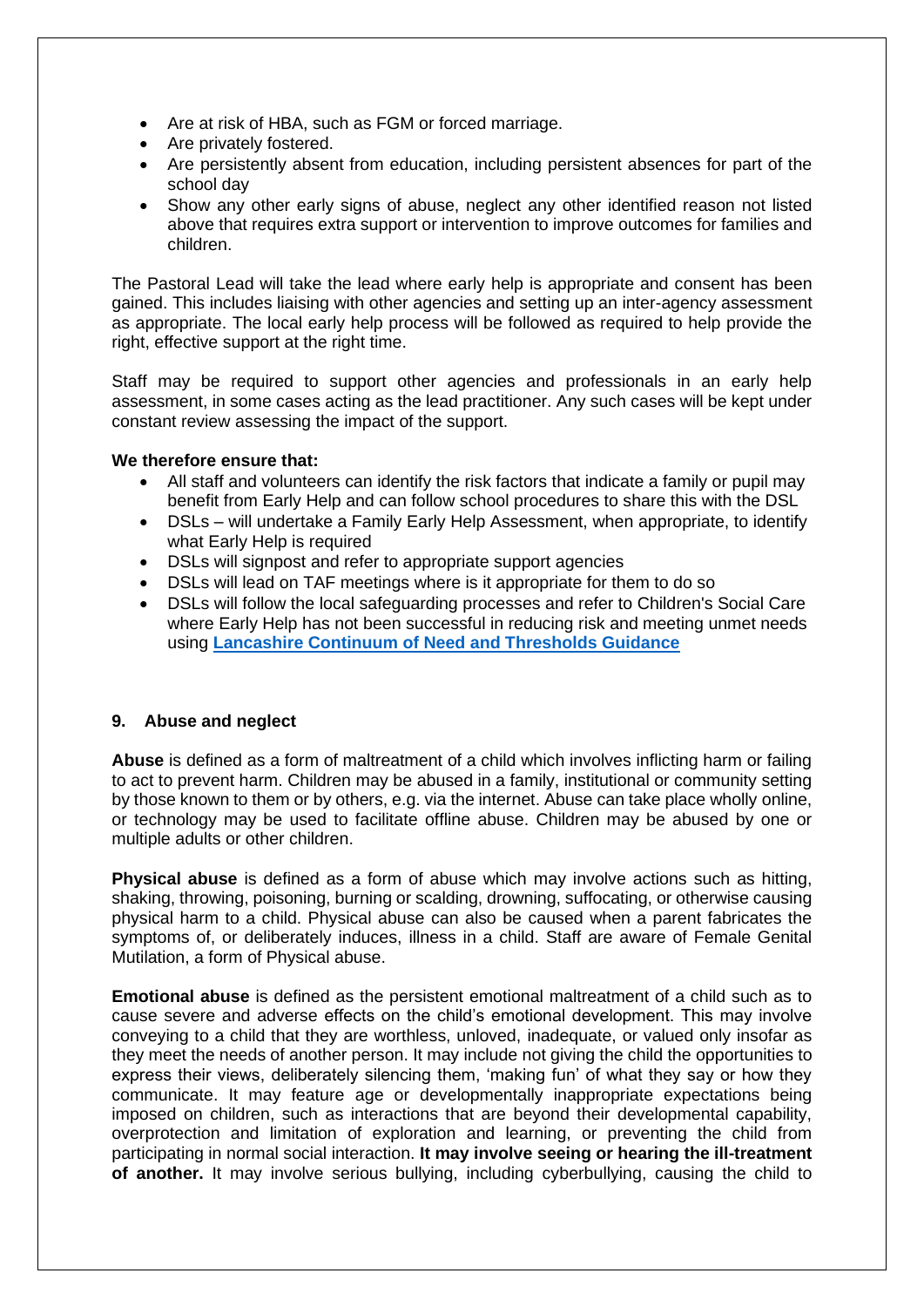frequently feel frightened or in danger, or the exploitation or corruption of children. Some level of emotional abuse is involved in all types of maltreatment of a child, but it may also occur alone.

**Sexual abuse** is defined as abuse that involves forcing or enticing a child to take part in sexual activities, not necessarily involving violence, and regardless of whether the child is aware of what is happening. This may involve physical contact, including assault by penetration, or nonpenetrative acts, such as masturbation, kissing, rubbing, and touching outside of clothing. It may also include non-contact activities, such as involving children in looking at, or in the production of, sexual images, encouraging children to behave in sexually inappropriate ways, or grooming a child in preparation for abuse. Sexual abuse can be perpetrated by people of any gender and age.

**Neglect** is defined as the persistent failure to meet a child's basic physical and/or psychological needs, likely to result in serious impairment of a child's health or development. This may involve a parent or carer failing to provide a child with adequate food, clothing or shelter (including exclusion from home or abandonment); failing to protect a child from physical or emotional harm or danger; failing to ensure adequate supervision (including through the use of inappropriate caregivers); or failing to ensure access to appropriate medical care or treatment. It may also include neglect of, or unresponsiveness to, a child's basic emotional needs.

- All staff will be aware of the indicators of abuse and neglect and be vigilant and always raise concerns with the DSL. All staff, especially the DSL and deputy DSLs, will be aware that safeguarding incidents and/or behaviours can be associated with contextual factors outside the school and/or can occur between children outside of these environments; this includes being aware that pupils can be at risk of abuse or exploitation in situations outside their families (extra-familial harms).
- All staff will be aware that technology is a significant component in many safeguarding and wellbeing issues, including online abuse, cyberbullying, radicalisation and the sharing of indecent images.
- ALL staff understand that children who perpetrate abuse or display harmful behaviour should be treated as victims first and foremost and supported in the same way a victim of abuse would be supported - Risk Assessments will be undertaken where a child's behaviour poses a risk to others, themselves or the environment.
- ALL staff and volunteers understand that there are specific and emerging ways in which children can be abused and are aware of these specific issues, reporting any concerns, in the appropriate manner to the DSL.

# **10. Domestic abuse**

In line with the Domestic Abuse Act 2021, **domestic abuse** is defined as abusive behaviour of a person towards another person where both are aged 16 or over and are personally connected. **Abusive behaviour** includes physical or sexual abuse, violent or threatening behaviour, controlling or coercive behaviour, economic abuse, psychological or emotional abuse, or another form of abuse.

The school will recognise the serious, long lasting emotional impact of domestic abuse on children, as victims in their own right, if they see, hear or experience the effects of domestic abuse. All staff will be aware of the signs of domestic abuse and follow the appropriate safeguarding procedures where concerns arise.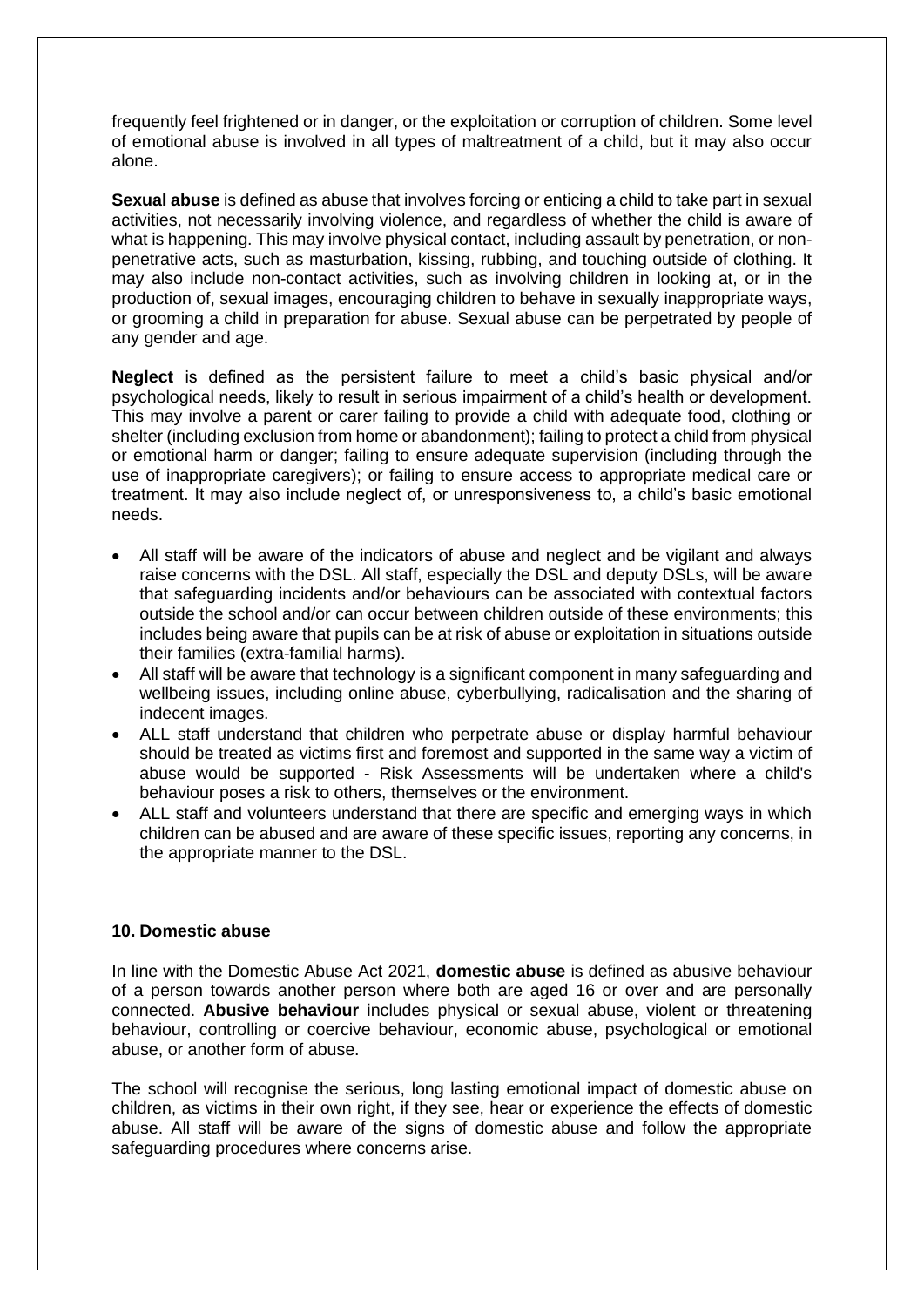St. Charles' RCP School has commitment to Operation Encompass and informing all stakeholders of the initiative. The lead person for Operation Encompass is Mrs Pauline Hodgson. [www.operationencompass.org](http://www.operationencompass.org/)

#### **11. Homelessness**

The DSL and deputy DSLs are aware of the contact details and referral routes into the Local Housing Authority so that concerns and support over homelessness can be raised as early as possible. Indicators that a family may be at risk of homelessness include:

- Household debt
- Rent arrears
- Domestic abuse
- Anti-social behaviour
- Any mention of a family moving home because "they have to" or frequent moves.

Referrals to the Local Housing Authority do not replace referrals to CSC where a child is being harmed or at risk of harm. For 16- and 17-year-olds, homelessness may not be family-based and referrals to CSC will be made as necessary where concerns are raised.

# **12. Children missing from education**

Staff will be aware a child going missing from school is a potential indicator of abuse or neglect and, as such, these children are increasingly at risk of being victims of harm, sexual and criminal exploitation, forced marriage, female genital mutilation or radicalisation. Staff will monitor pupils that go missing from the school, particularly on repeat occasions, and report them to the DSL following normal safeguarding procedures, in accordance with the Attendance Policy. The school will inform the LA of any pupil who fails to attend regularly or has been absent without the school's permission for a continuous period of 10 school days or more.

Where reasonably possible school **will hold more than one emergency contact number for pupils.** 

# **13. Child criminal exploitation (CCE)**

**Child criminal exploitation** is defined as a form of abuse where an individual or group takes advantage of an imbalance of power to coerce, manipulate or deceive a child into taking part in criminal activity, for any of the following reasons:

- In exchange for something the victim needs or wants
- For the financial advantage or other advantage of the perpetrator or facilitator
- Through violence or the threat of violence (this could be online or through technology)

Specific forms of CCE can include:

- Being forced or manipulated into transporting drugs or money through county lines.
- Working in cannabis factories.
- Shoplifting or pickpocketing.
- Committing vehicle crime.
- Committing, or threatening to commit, serious violence to others.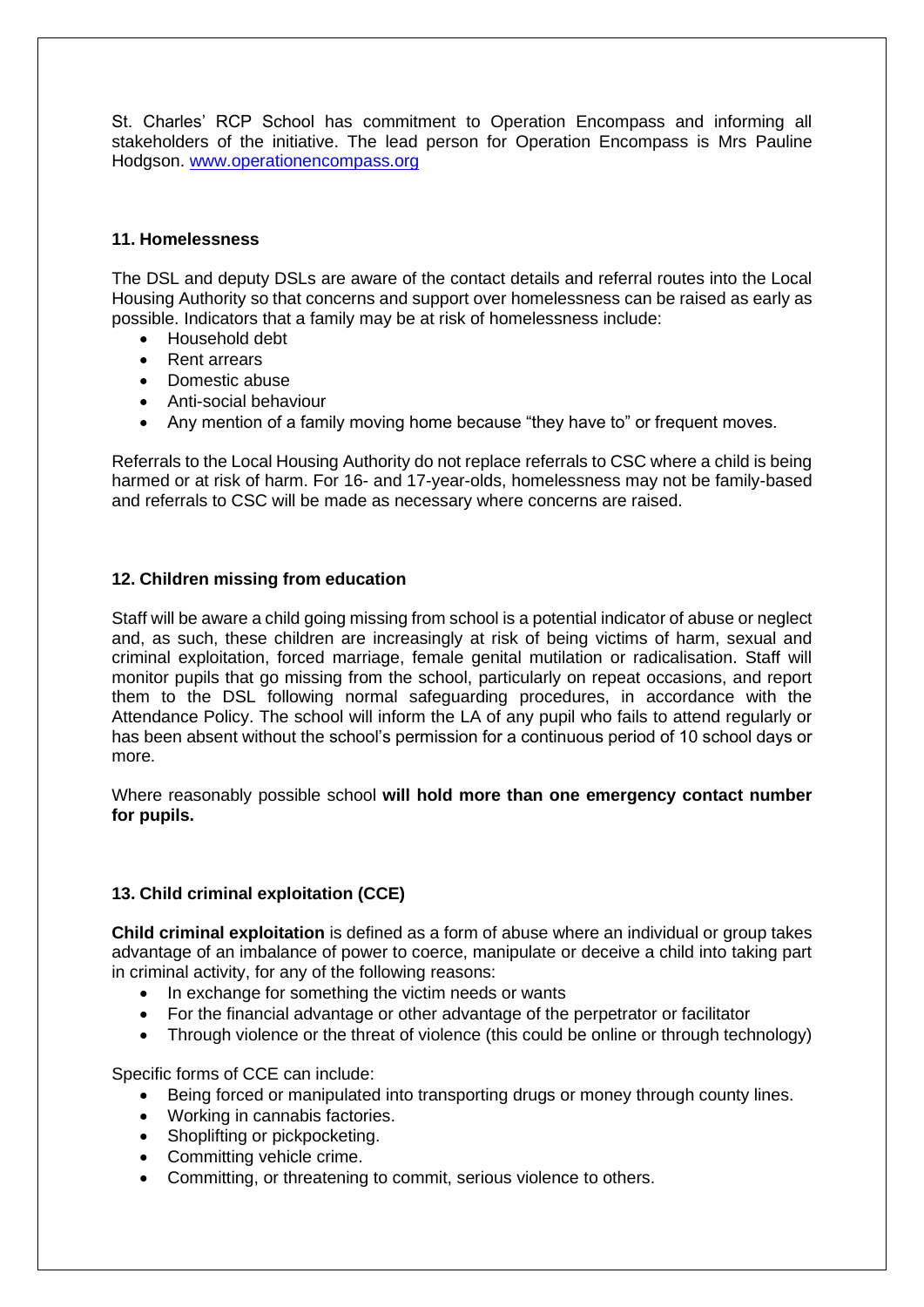The school will recognise that pupils involved in CCE are victims themselves, regardless of whether they have committed crimes, and even if the criminal activity appears consensual. The school will also recognise that pupils of **any gender** are at risk of CCE.

School staff will be aware of the indicators that a pupil is the victim of CCE, including:

- Associating with other children involved in exploitation
- Suffering from changes in emotional wellbeing
- Misusing drugs or alcohol
- Going missing for periods of time or regularly coming home late
- Regularly missing school or education
- Appearing with unexplained gifts, money or new possessions.

Criminal exploitation of children can include **County Lines**. This is a geographically widespread form of harm that is a typical feature of county lines criminal activity: drug networks or criminal networks/gangs groom and exploit children and young people to carry drugs and money into one or more areas. Key to identifying potential involvement in county lines are missing episodes, when the victim may have been trafficked or the purpose of transporting drugs and a referral to the [National Referral Mechanism](https://www.gov.uk/government/publications/human-trafficking-victims-referral-and-assessment-forms/guidance-on-the-national-referral-mechanism-for-potential-adult-victims-of-modern-slavery-england-and-wales#what-the-national-referral-mechanism-is) should be considered in addition to normal safeguarding procedures.

As well as the general indicators for CCE, school staff will be aware of the specific indicators that a pupil may be involved in county lines, including:

- Going missing and subsequently being found in areas away from their home.
- Having been the victim or perpetrator of serious violence, e.g. knife crime.
- Receiving requests for drugs via a phone line, moving drugs, collecting money
- Being found in accommodation they have no connection
- Owing a 'debt bond' to their exploiters
- Having their bank account used to facilitate drug dealing.

# **14. Child sexual exploitation (CSE)**

**Child sexual exploitation** is defined as a form of sexual abuse where an individual or group takes advantage of an imbalance of power to coerce, manipulate or deceive a child into sexual activity, for any of the following reasons:

- In exchange for something the victim needs or wants
- For the financial advantage, increased status or other advantage of the perpetrator or facilitator
- Through violence or the threat of violence, this could be online or through technology.

The school will recognise that CSE can occur over time or be a one-off occurrence, and may happen without the pupil's immediate knowledge, e.g. through others sharing videos or images of them on social media. The school will recognise that CSE can affect any pupil who has been coerced into engaging in sexual activities, even if the activity appears consensual; this includes pupils aged 16 and above who can legally consent to sexual activity. The school will also recognise that pupils may not realise they are being exploited and they believe they are in a genuine romantic relationship.

School staff will be aware of the key indicators that a pupil is the victim of CSE, including:

- Appearing with unexplained gifts, money or new possessions.
- Associating with other children involved in exploitation.
- Suffering from changes in emotional wellbeing.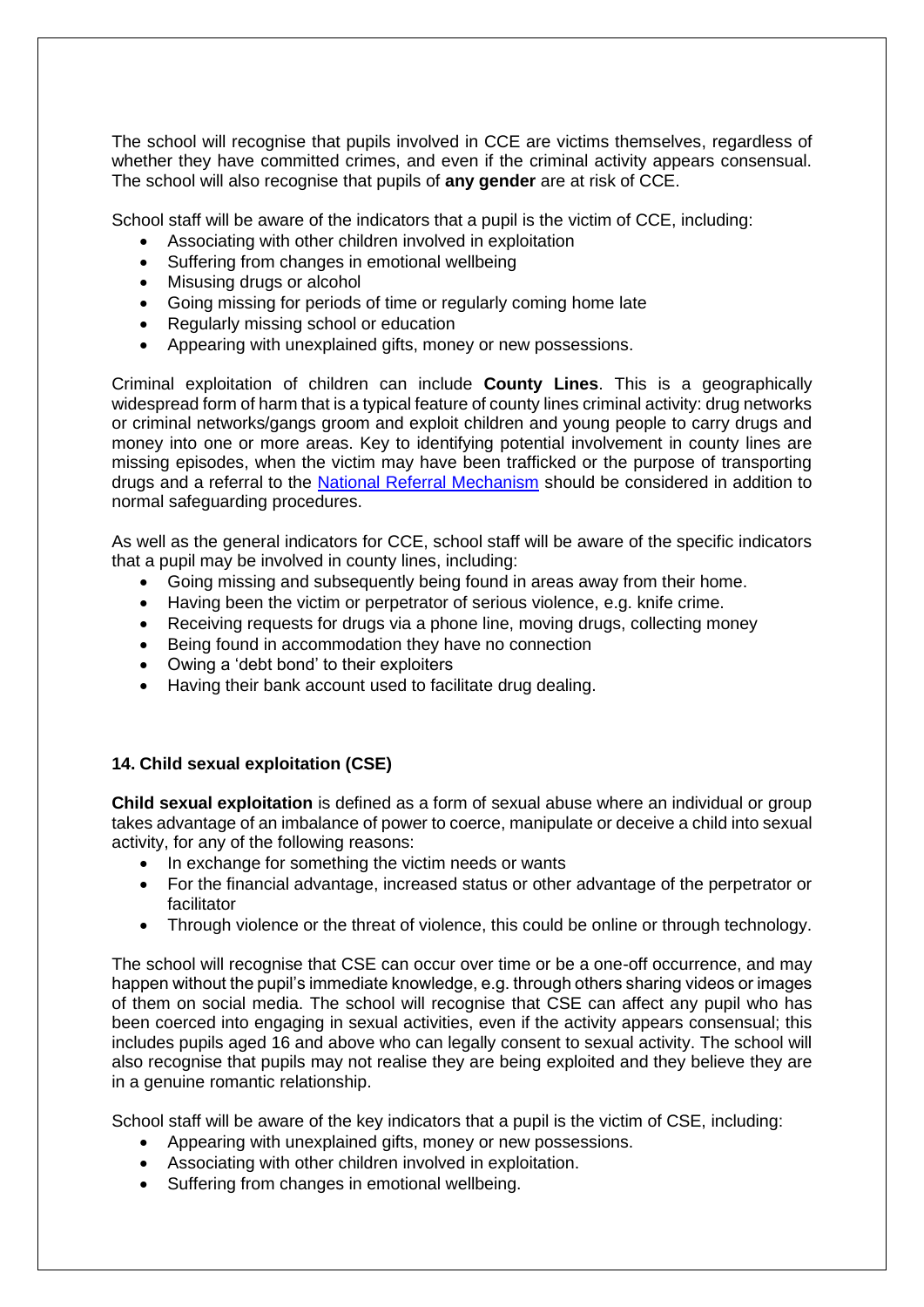- Misusing drugs or alcohol.
- Going missing for periods of time or regularly coming home late.
- Regularly missing school or education or not taking part.
- Having older boyfriends or girlfriends.
- Suffering from sexually transmitted infections.
- Displaying sexual behaviours beyond expected sexual development.
- Becoming pregnant.

Where CSE, or the risk of it, is suspected, staff will discuss the case with the DSL. If after discussion a concern remains, local safeguarding procedures will be triggered.

#### **15. Modern slavery**

**Modern slavery** encompasses human trafficking and slavery, servitude, and forced or compulsory labour. This can include CCE, CSE, and other forms of exploitation.

All staff will be aware of and alert to the signs that a pupil may be the victim of modern slavery. Staff will also be aware of the support available to victims of modern slavery and how to refer them to the National Referral Mechanism. (From The Modern Slavery Act 2015, Section 52) The public authority (including schools) bears this obligation where it has 'reasonable grounds to believe that a person may be a victim of slavery or human trafficking':

#### **16. FGM**

**FGM** is defined as all procedures involving the partial or total removal of the external female genitalia or other injury to the female genital organs. FGM is illegal in the UK and a form of child abuse with long-lasting harmful consequences.

All staff will be alert to the possibility of a pupil being at risk of FGM, or already having suffered FGM. If staff are worried about someone who is at risk of FGM or who has been a victim of FGM, they are required to share this information with CSC and/or the police. The school's procedures relating to managing cases of FGM and protecting pupils will reflect multi-agency working arrangements.

As outlined in Section 5B of the Female Genital Mutilation Act 2003 (as inserted by section 74 of the Serious Crime Act 2015), teachers are **legally required** to report to the police any discovery, whether through disclosure by the victim or visual evidence, of FGM on a pupil under the age of 18. Teachers failing to report such cases may face disciplinary action. Teachers will not examine pupils, and so it is rare that they will see any visual evidence, but they must personally report to the police where an act of FGM appears to have been carried out. Unless the teacher has a good reason not to, they should also consider and discuss any such case with the DSL and involve CSC as appropriate. **NB:** This does not apply to any suspected or at-risk cases, nor if the individual is over the age of 18. In such cases, local safeguarding procedures will be followed.

All staff will be aware of the indicators that pupils may be at risk of FGM. While some individual indicators may not indicate risk, the presence of two or more indicators could signal a risk to the pupil. It is important to note that the pupil may not yet be aware of the practice or that it may be conducted on them, so staff will be sensitive when broaching the subject.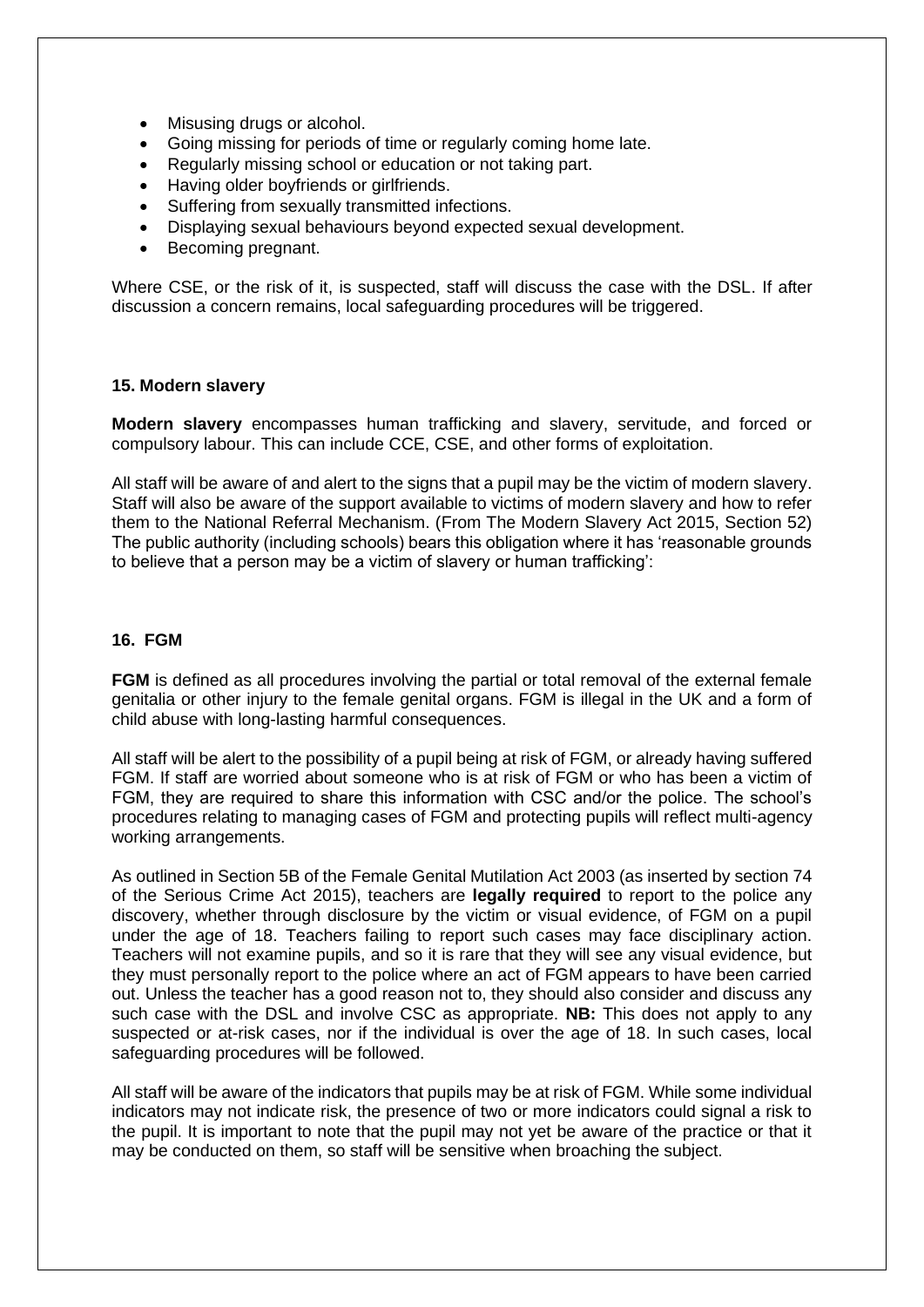Indicators that a pupil may be at heightened risk of undergoing FGM include:

- The socio-economic position of the family and their level of integration into UK society
- The pupil coming from a community known to adopt FGM
- Any girl with a mother or sister who has been subjected to FGM
- Any girl withdrawn from PSHE
- Travel abroad or a long holiday with relatives to a country known to practise FSM.

FGM is included in the definition of **honour-based' abuse (HBA)** which involves crimes that have been committed to defend the honour of the family and/or community. All forms of HBA are forms of abuse and will be treated and escalated as such. Staff will be alert to the signs of HBA, including concerns that a child is at risk of HBA, or has already suffered from HBA, and will consult with the DSL who will activate local safeguarding procedures if concerns arise.

# **17. Forced marriage**

**Forced marriage** is defined as a marriage that is entered into without the full and free consent of one or both parties, and where violence, threats or any other form of coercion is used to cause a person to enter into the marriage. Threats can be physical, emotional, or psychological. A lack of full and free consent can be where a person does not consent or where they cannot consent, e.g. due to some forms of SEND. Forced marriage is a crime in the UK and a form of HBA.

Staff who have any concerns regarding a pupil who may have undergone, is currently undergoing, or is at risk of forced marriage will speak to the DSL and local safeguarding procedures will be followed – this could include referral to CSC, the police or the Forced Marriage Unit.

# **18. Extremism & Radicalisation**

**Extremism** refers to the vocal or active opposition to fundamental British values, including democracy, the rule of law, individual liberty, and the mutual respect and tolerance of different faiths and beliefs. Extremism also includes calling for the death of members of the armed forces. **Radicalisation** refers to the process by which a person comes to support terrorism and extremist ideologies associated with terrorist groups.

**Terrorism** refers to an action that endangers or causes serious violence to a person or people, serious damage to property, or seriously interferes with or disrupts an electronic system. The use or threat of these actions must be designed to influence the government or intimidate the public, and be made for the purpose of advancing a political, religious or ideological cause.

Protecting pupils from the risk of radicalisation is part of the school's wider safeguarding duties. The school will actively assess the risk of pupils being radicalised and drawn into extremism and/or terrorism. Staff will be alert to changes in pupils' behaviour which could indicate that they may need help or protection. Staff will use their professional judgement to identify pupils who may be at risk of radicalisation and act appropriately, which may include contacting the DSL or making a Prevent referral. The school will work with local safeguarding arrangements as appropriate.

The school will ensure that they engage with parents and families, as they are in a key position to spot signs of radicalisation. In doing so, the school will assist and advise family members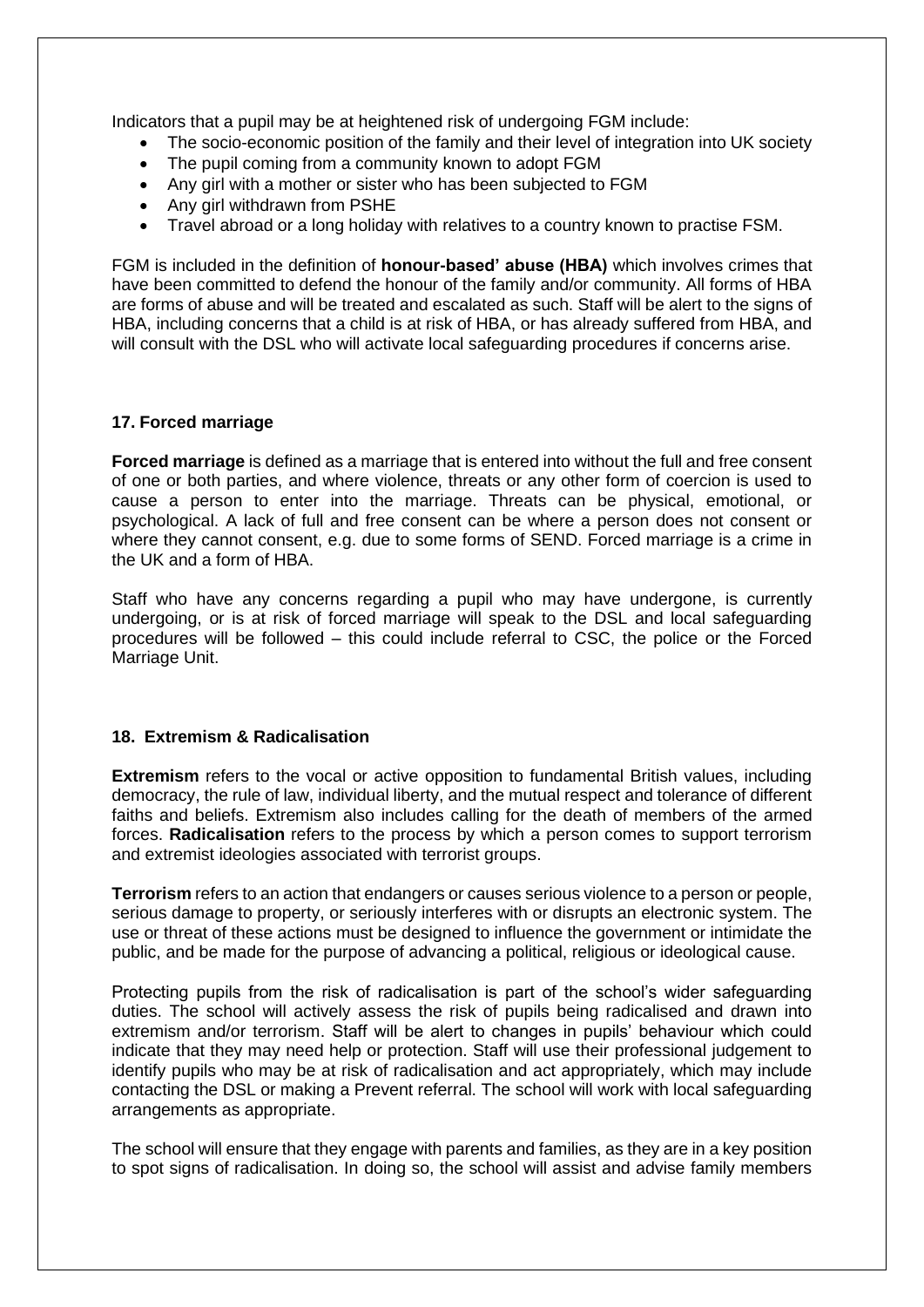who raise concerns and provide information for support mechanisms. Any concerns over radicalisation will be discussed with the pupil's parents, unless the school has reason to believe that the child would be placed at risk as a result.

The DSL will undertake Prevent awareness training to be able to provide advice and support to other staff on how to protect pupils against the risk of radicalisation. The DSL will hold formal training sessions with all members of staff to ensure they are aware of the risk indicators and their duties regarding preventing radicalisation.

- The Online Safety Policy will ensure the safety of children by ensuring they cannot access terrorist and extremist material when using the internet and that suitable filtering software is in place
- DSLs understand when it is appropriate to make a referral to the Channel Panel and are aware of how to do so.



#### **The Prevent duty**

Under section 26 of the Counter-Terrorism and Security Act 2015, all schools are subject to a duty to have "due regard to the need to prevent people from being drawn into terrorism", known as **the Prevent duty,** forming part of the school's wider safeguarding obligations.

The school's procedures for carrying out the Prevent duty, including how it will engage and implement the Channel programme, are outlined in the Prevent Duty Policy.

St. Charles' RCP School will ensure that ALL Staff, Governors and volunteers are informed and have 'due regard to the need to prevent people from being drawn into terrorism', known as the 'Prevent Duty.'

| <b>Prevent Lead</b>            | Mr Patrick Kennedy    |
|--------------------------------|-----------------------|
| <b>Prevent Governor Lead</b>   | Miss Natalia Atkinson |
| <b>Prevent Curriculum Lead</b> | Mr Patrick Kennedy    |

# **19. Private fostering**

Where a period of UK homestay lasts 28 days or more for a child aged under 16, or under 18 for a child with SEND, this may amount to private fostering under the Children Act 1989. Where the school becomes aware of a pupil being privately fostered, they will notify the LA as soon as possible to allow the LA to conduct any necessary checks.

# **20. Pupils with family members in prison**

Pupils with a family member in prison will be offered pastoral support as necessary. They will receive a copy of ['Are you a young person with a family member in prison?'](https://www.nicco.org.uk/directory-of-resources) from Action for Prisoners' Families where appropriate and allowed the opportunity to discuss questions and concerns.

#### **21. Peer-on-peer abuse including sexualised abuse**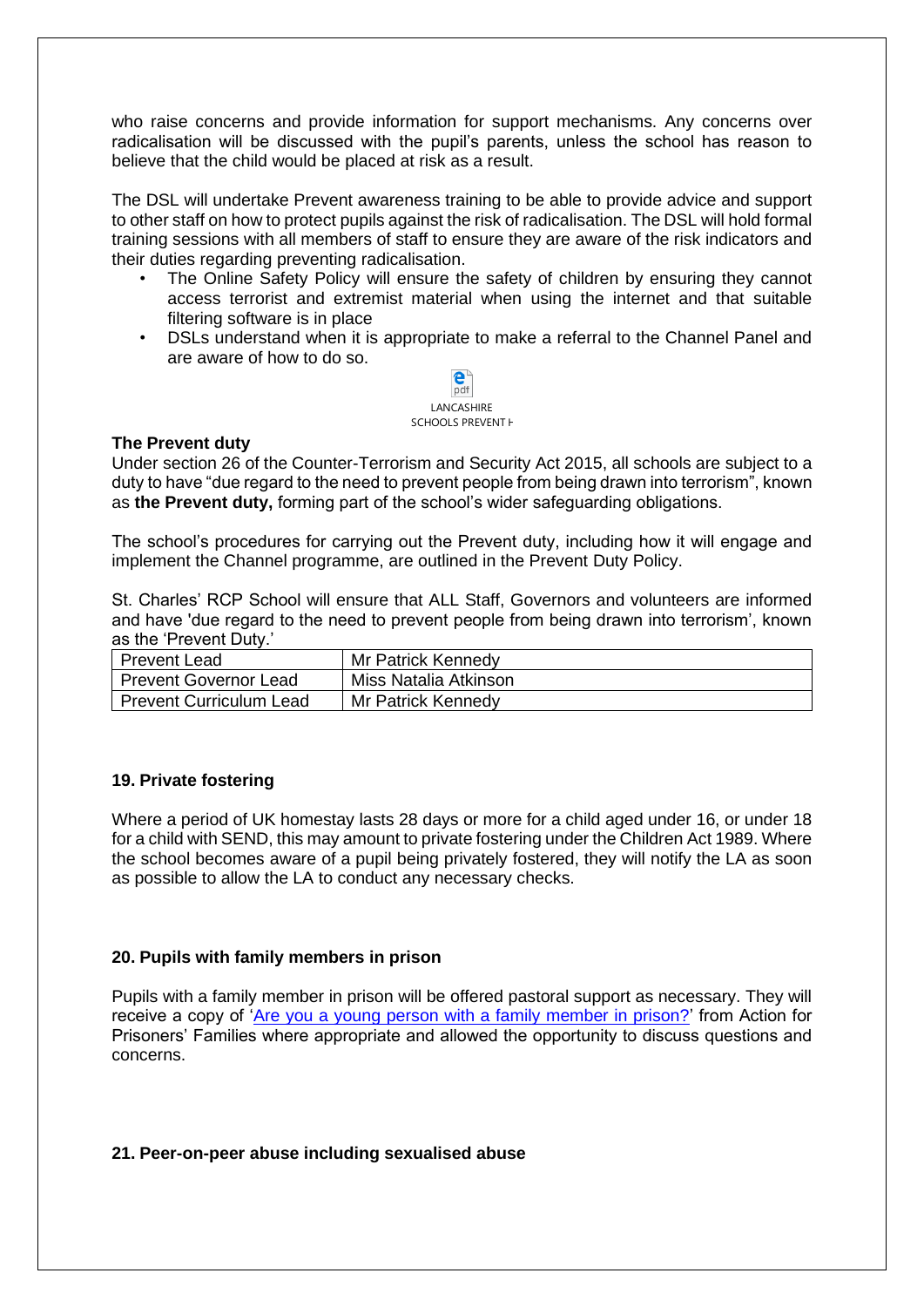**Peer-on-peer abuse** is defined as abuse between children.

St. Charles' RCP School has a **zero-tolerance approach to abuse**, including peer-on-peer abuse.

St. Charles' RCP School will refer to specific guidance in Keeping Children Safe in Education Part five: Child on Child Sexual Violence and Sexual Harassment and Lancashire Procedures. [5.31 Peer Abuse \(proceduresonline.com\)](https://panlancashirescb.proceduresonline.com/chapters/p_peer_abuse.html)

All staff will be aware that peer-on-peer abuse can occur between pupils of any age and gender, both inside and outside of school, as well as online. All staff will be aware of the indicators of peer-on-peer abuse, how to identify it, and how to respond to reports. All staff will also recognise that even if no cases have been reported, this is not an indicator that peer-onpeer abuse is not occurring. All staff will speak to the DSL if they have any concerns about peer-on-peer abuse.

All staff will understand the importance of challenging inappropriate behaviour between peers, and will not tolerate abuse as "banter" or "part of growing up".

Peer-on-peer abuse can be manifested in many different ways, including:

- Bullying, including cyberbullying and prejudice-based or discriminatory bullying.
- Abuse in intimate personal relationships between peers.
- Physical abuse this may include an online element which facilitates, threatens and/or encourages physical abuse.
- Sexual violence this may include an online element which facilitates, threatens and/or encourages sexual violence.
- Sexual harassment, including online sexual harassment, which may be standalone or part of a broader pattern of abuse.
- Causing someone to engage in sexual activity without consent.
- The consensual and non-consensual sharing of nude and semi-nude images and/or videos.
- Upskirting.
- Initiation- and hazing-type violence and rituals, which can include activities involving harassment, abuse or humiliation used as a way of initiating a person into a group, and may also include an online element.

All staff will be clear as to the school's policy and procedures regarding peer-on-peer abuse and the role they have to play in preventing it and responding where they believe a child may be at risk from it.

All staff will be made aware of the heightened vulnerability of pupils with SEND, who evidence suggests are more likely to be abused than their peers. Staff will not assume that possible indicators of abuse relate to the pupil's SEND and will always explore indicators further.

All staff will be made aware of the heightened vulnerability of LGBTQ+ pupils, who evidence suggests are also more likely to be targeted by their peers. In some cases, pupils who are perceived to be LGBTQ+, regardless of whether they are LGBTQ+, can be just as vulnerable to abuse as LGBTQ+ pupils. The school's response to sexual violence and sexual harassment between pupils of the same sex will be equally as robust as it is for incidents between children of the opposite sex.

Pupils will be made aware of how to raise concerns or make a report and how any reports will be handled. This includes the process for reporting concerns about friends or peers. Pupils will also be reassured that they will be taken seriously, be supported, and kept safe.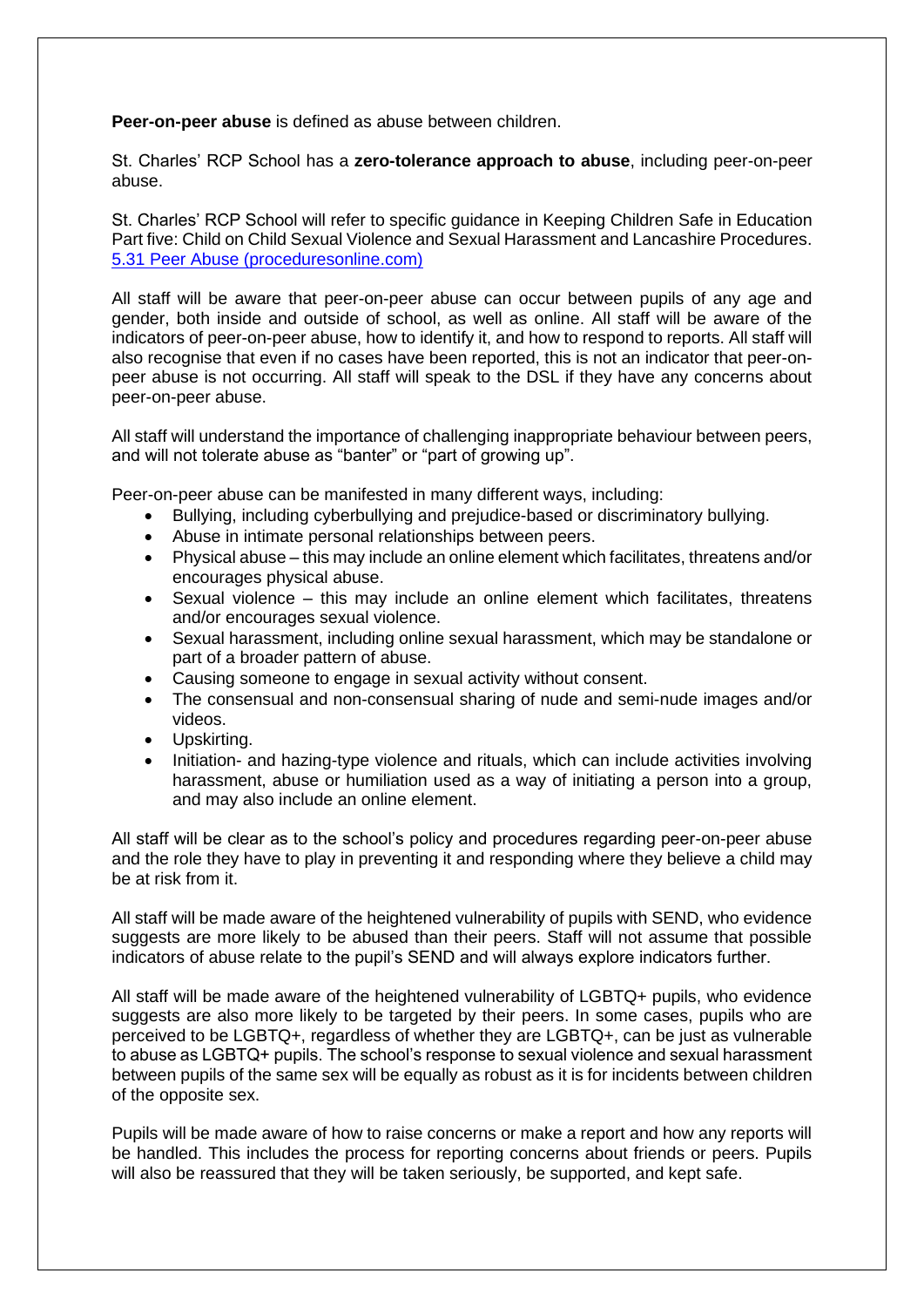The school's procedures for managing allegations of peer-on-peer abuse are outlined in the School Behaviour Policy. Staff will follow these procedures.

St. Charles' RCP School's SLT and DSLs will consider:

- the wishes of the victim in terms of how they want to proceed
- the nature of the alleged incident
- the ages of the children involved
- the development stages of the children involved
- any power imbalance between the children
- is the incident a one-off or a sustained pattern of abuse
- are there ongoing risks to the victim, other children, school or college staff
- contextual safeguarding issues.

#### **Following a report of sexual violence, the designated safeguarding lead (or deputy) will make an immediate risk and needs assessment, considering**:

- the victim
- the alleged perpetrator
- all other children (and if appropriate adult students and staff).
- Risk assessments will be recorded and kept under review as a minimum termly.

#### Examples of risk Assessments and Guidance below:



# **22. Serious violence**

Through training, all staff will be made aware of the indicators which may signal a pupil is at risk from, or is involved with, serious violent crime. These indicators include, but are not limited to:

- Increased absence from school.
- A change in friendships.
- Relationships with older individuals or groups.
- A significant decline in academic performance.
- Signs of self-harm.
- A significant change in wellbeing.
- Signs of assault.
- Unexplained injuries.
- Unexplained gifts or new possessions.

Staff will be made aware of some of the most significant risk factors that could increase a pupil's vulnerability to becoming involved in serious violence. These risk factors include, but are not limited to:

- Being male.
- Having been frequently absent from school.
- Having been permanently excluded from school.
- Having experienced child maltreatment or trauma.
- Having been involved in offending, such as theft or robbery.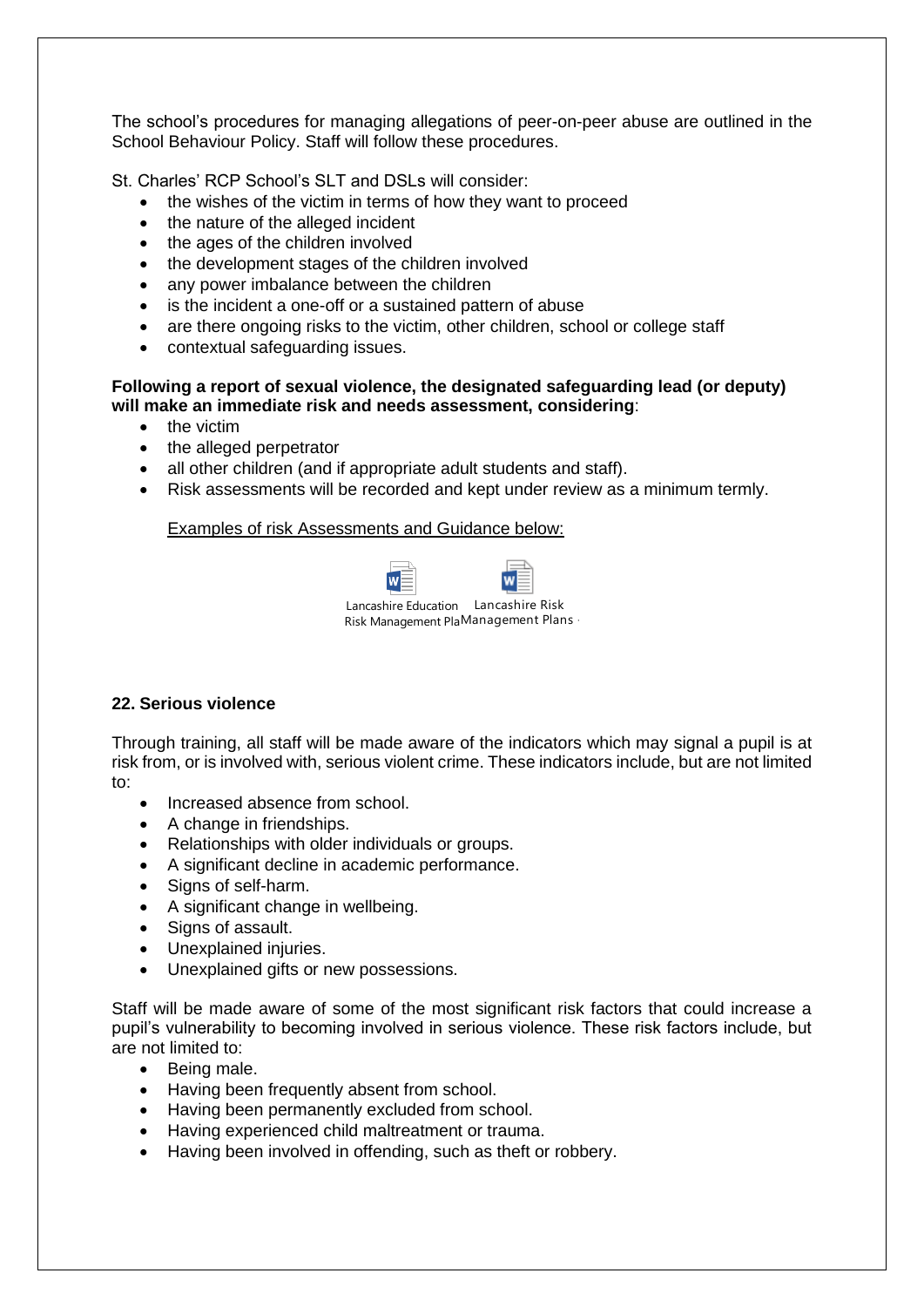Staff members who suspect a pupil may be vulnerable to, or involved in, serious violent crime will immediately report their concerns to the DSL.

#### **23. Online safety and personal electronic devices**

St. Charles' RCP School will adhere to the Online Safety Policy at all times and is committed to keeping children safe online.

As part of a broad and balanced curriculum, all pupils will be made aware of online risks and taught how to stay safe online.

The school will ensure that suitable filtering systems are in place on ICT equipment to prevent children accessing inappropriate material. This system will be monitored and reviewed with any inappropriate behaviours or searches being followed up appropriately.

Further information regarding the school's approach to online safety can be found in the Online Safety Policy.

When school become aware of an online safety issue that has occurred outside of school, it is managed in accordance with the school Online Safety Policy

#### **Personal electronic devices**

The use of personal electronic devices, including mobile phones and cameras, by staff and pupils is closely monitored by the school, in accordance with the Online Safety Policy and Staff Code of Conduct.

Where photographs and videos will involve pupils who are CLA, adopted pupils, or pupils for whom there are security concerns, the headteacher will liaise with the DSL to determine the steps involved. The DSL will, in known cases of pupils who are CLA or who have been adopted, liaise with the pupils' social workers, carers or adoptive parents to assess the needs and risks associated with the pupils.

Staff will report any concerns about pupils' or other staff members' use of personal electronic devices to the DSL, following the appropriate procedures. St. Charles' RCP School is committed to keeping pupils safe by ensuring that electronic devices such as cameras, phones and tablets are used in an appropriate manner.

School will therefore ensure that:

- parental consent is obtained to take and use photographs and/or videos of children, for use in school, to market the school or to share on social media / internet
- staff, visitors, volunteers and students do not use their own mobile phones or devices to take or record any images of children.

#### **Upskirting**

Under the Voyeurism (Offences) Act 2019, it is an offence to operate equipment for the purpose of upskirting. **"Operating equipment"** includes enabling, or securing, activation by another person without that person's knowledge, e.g. a motion-activated camera.

Upskirting will not be tolerated by the school. Any incidents of upskirting will be reported to the DSL, who will then decide on the next steps to take, which may include police involvement.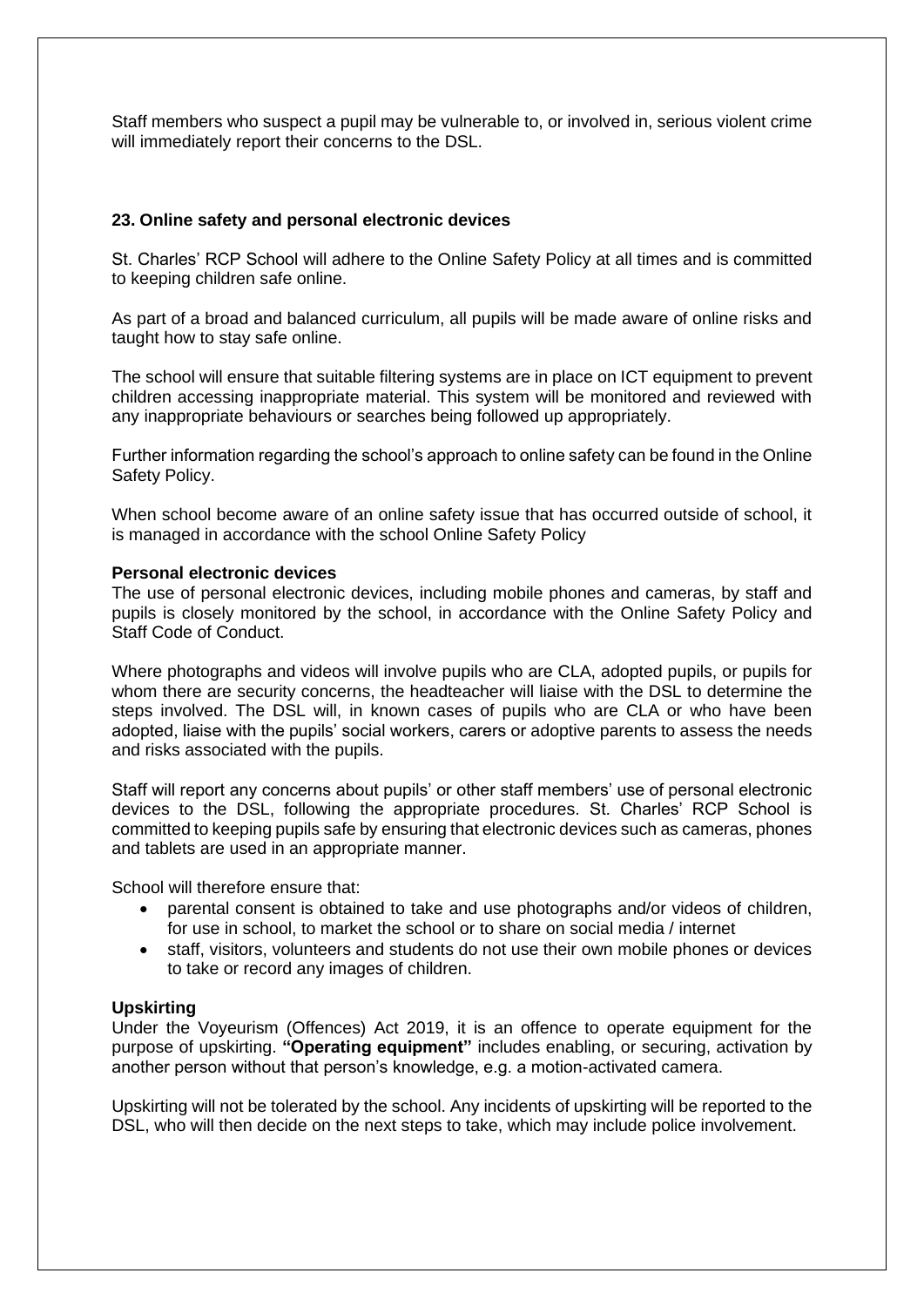# **24. Sexting and the sharing of indecent images**

Sexting is defined as the production and/or sharing of sexual photos and videos of and by young people who are under the age of 18 (UKCCIS, 2016). It includes nude or nearly nude images and/or sexual acts. It is also referred to as 'youth produced sexual imagery'. 'Sexting' does not include the sharing of sexual photos and videos of under-18 year olds with or by adults. This is a form of child sexual abuse and must be referred to the police.

The school will ensure that staff are aware to treat the sharing of indecent images, including through sexting, as a safeguarding concern.

Staff will receive appropriate training regarding child sexual development and will understand the difference between sexual behaviour that is considered normal and expected for the age of the pupil, and sexual behaviour that is inappropriate and harmful. Staff will receive appropriate training around how to deal with instances of sexting in the school community, including understanding motivations, assessing risks posed to pupils depicted in the images, and how and when to report instances of sexting.

Staff will be aware that creating, possessing, and distributing indecent imagery of children is a criminal offence, regardless of whether the imagery is created, possessed, and distributed by the individual depicted; however, staff will ensure that pupils are not unnecessarily criminalised.

Where a member of staff becomes aware of an incidence of sexting that involves indecent images of a pupil, they will refer this to the DSL as soon as possible. Where a pupil confides in a staff member about the circulation of indecent imagery, depicting them or someone else, the staff member will:

- Refrain from viewing, copying, printing, sharing, storing or saving the imagery.
- Tell the DSL immediately if they accidentally view an indecent image and seek support.
- Explain to the pupil that the incident will need to be reported.
- Respond positively to the pupil without blaming or shaming anyone involved, and reassuring them that they can receive support from the DSL.
- Report the incident to the DSL.

The DSL will attempt to understand what the image contains **without viewing it** and the context surrounding its creation and distribution – they will categorise the incident into one of two categories:

- **Aggravated:** incidents which involve additional or abusive elements beyond the creation and distribution of indecent images of pupils, including where there is an adult involved, where there is an intent to harm the pupil depicted, or where the images are used recklessly.
- **Experimental:** incidents involving the creation and distribution of indecent images of pupils where there is no adult involvement or apparent intent to cause harm or embarrassment to the pupil.

Where it is necessary to view the imagery, e.g. if this is the only way to make a decision about whether to inform other agencies, the DSL should:

- Discuss this decision with the headteacher or member of the SLT.
- Ensure the image is, where possible, viewed by someone of the same sex as the individual depicted.
- Ensure viewing takes place on school premises and with another member of staff present in the room – this staff member does not need to view the imagery.
- Record how and why the decision was made to view the imagery in accordance with the Records Management Policy.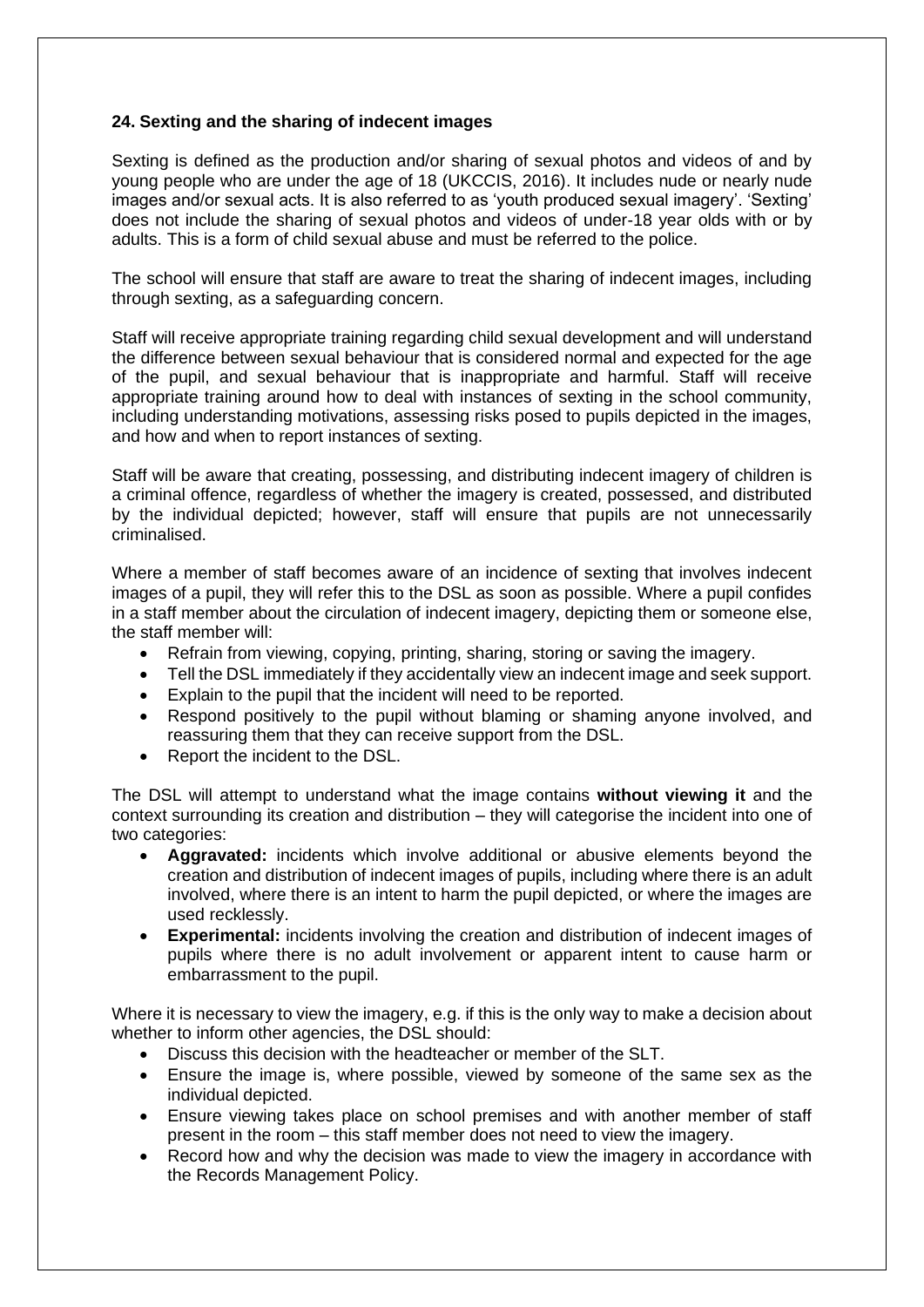Where the incident is categorised as 'aggravated', the situation will be managed in line with the school's Peer-on-Peer Abuse Policy. Where the incident is categorised as 'experimental', the pupils involved are supported to understand the implications of sharing indecent imagery and to move forward from the incident. Where there is reason to believe that indecent imagery being circulated will cause harm to a pupil, the DSL escalates the incident to CSC. Where indecent imagery of a pupil has been shared publicly, the DSL will work with the pupil to report imagery to sites on which it has been shared and will reassure them of the support available.

# **25. Context of safeguarding incidents**

Safeguarding incidents can occur outside of school and can be associated with outside factors. All staff, particularly the DSL and deputy DSLs, will always consider the context of safeguarding incidents. Assessment of pupils' behaviour will consider whether there are wider environmental factors that are a threat to their safety and/or welfare. The school will provide as much contextual information as possible when making referrals to CSC or external agencies.

# **Pupils with SEND**

When managing safeguarding in relation to pupils with SEND, staff will be aware of the following:

- Pupils with SEND or disabilities are nearly 4 times more likely to be a victim of abuse
- Certain indicators of abuse, such as behaviour, mood and injury, may relate to the pupil's disability without further exploration; however, it should never be assumed that a pupil's indicators relate only to their disability
- Pupils with SEND can be disproportionally impacted by issues such as bullying, without outwardly showing any signs
- Communication barriers may exist, as well as difficulties in overcoming these barriers

When reporting concerns or making referrals for pupils with SEND, the above factors will always be taken into consideration. When managing a safeguarding issue relating to a pupil with SEND, the DSL will liaise with the school's SENDCO, as well as the pupil's parents where appropriate, to ensure that the pupil's needs are met effectively.

# **26. Extra-curricular clubs and activities**

Extra-curricular activities and clubs hosted by external bodies, e.g. charities or companies, will work in collaboration with the school to effectively safeguard pupils and adhere to local safeguarding arrangements.

Staff and volunteers running extra-curricular activities and clubs are aware of their safeguarding responsibilities and promote the welfare of pupils. Paid and volunteer staff understand how they should respond to child protection concerns and how to make a referral to CSC or the police, if necessary.

All national governing bodies of sport that receive funding from either Sport England or UK Sport must aim to meet the Standards for Safeguarding and Protecting Children in Sport.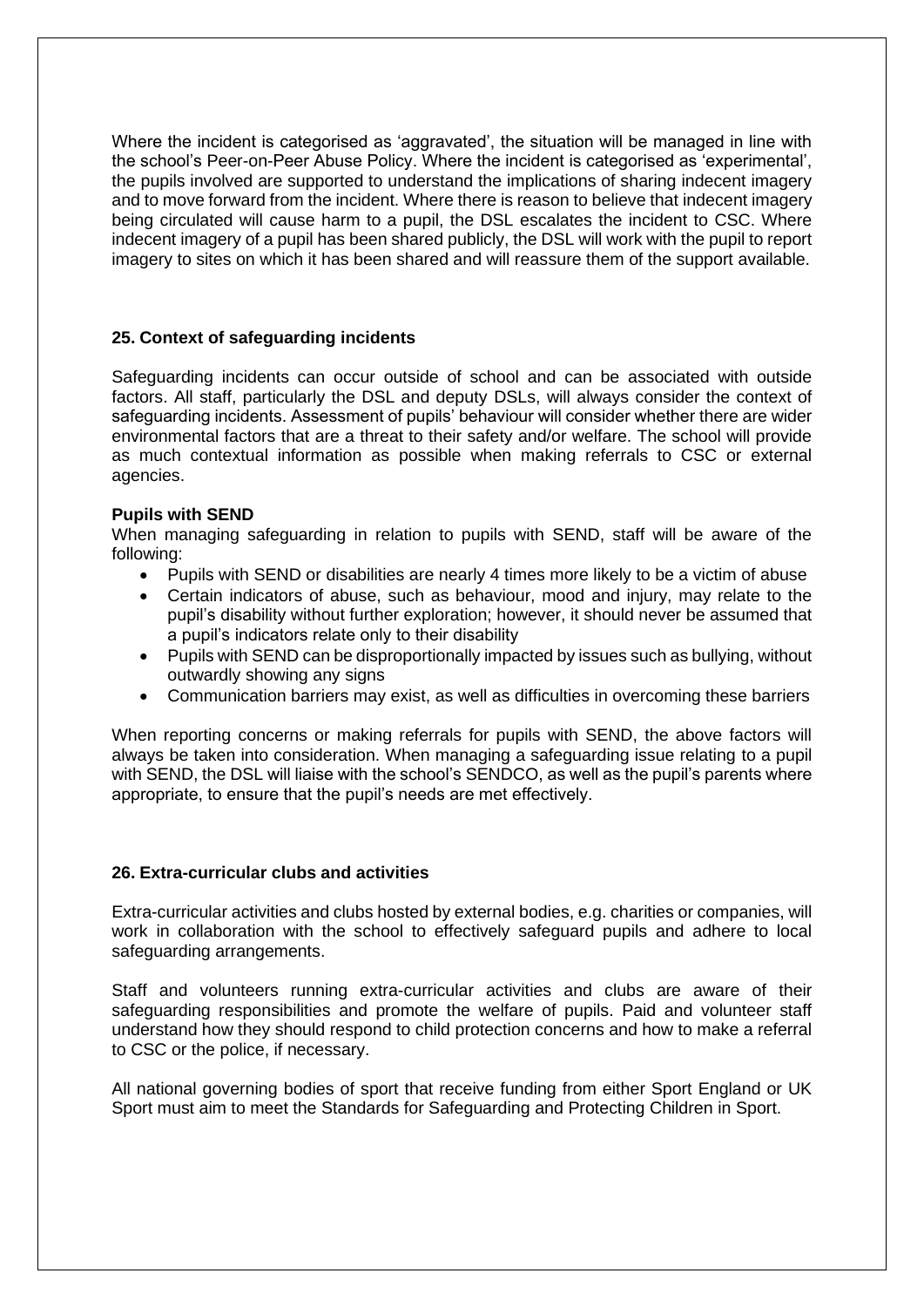#### **27. Alternative provision**

The school will remain responsible for a pupil's welfare during their time at an alternative provider. When placing a pupil with an alternative provider, the school will obtain written confirmation that the provider has conducted all relevant safeguarding checks on staff.

#### **28. Work experience**

When a pupil is sent on work experience, the school will ensure that the provider has appropriate safeguarding policies and procedures in place. Where the school has pupils conduct work experience at the school, an enhanced DBS check will be obtained if the pupil is over the age of 16.

#### **29. Managing referrals**

The reporting and referral process outlined in Appendix B will be followed accordingly.

All staff members, in particular the DSL, will be aware of the LA's arrangements in place for managing referrals. The DSL will provide staff members with clarity and support where needed. When making a referral to CSC or other external agencies, information will be shared in line with confidentiality requirements and will only be shared where necessary to do so.

The DSL will work alongside external agencies, maintaining continuous liaison, including multi-agency liaison where appropriate, in order to ensure the wellbeing of the pupils involved. The DSL will work closely with the police to ensure the school does not jeopardise any criminal proceedings, and to obtain help and support as necessary.

Where a pupil has been harmed or is in immediate danger or at risk of harm, the referrer will be notified of the action that will be taken within one working day of a referral being made. Where this information is not forthcoming, the referrer will contact the assigned social worker for more information.

The school will not wait for the start or outcome of an investigation before protecting the victim and other pupils: this applies to criminal investigations as well as those made by CSC. Where CSC decide that a statutory investigation is not appropriate, the school will consider referring the incident again if it is believed that the pupil is at risk of harm. Where CSC decide that a statutory investigation is not appropriate and the school agrees with this decision, the school will consider the use of other support mechanisms, such as early help and pastoral support.

At all stages of the reporting and referral process, the pupil will be informed of the decisions made, actions taken and reasons for doing so. Discussions of concerns with parents will only take place where this would not put the pupil or others at potential risk of harm. The school will work closely with parents to ensure that the pupil, as well as their family, understands the arrangements in place, such as in-school interventions, is effectively supported, and knows where they can access additional support.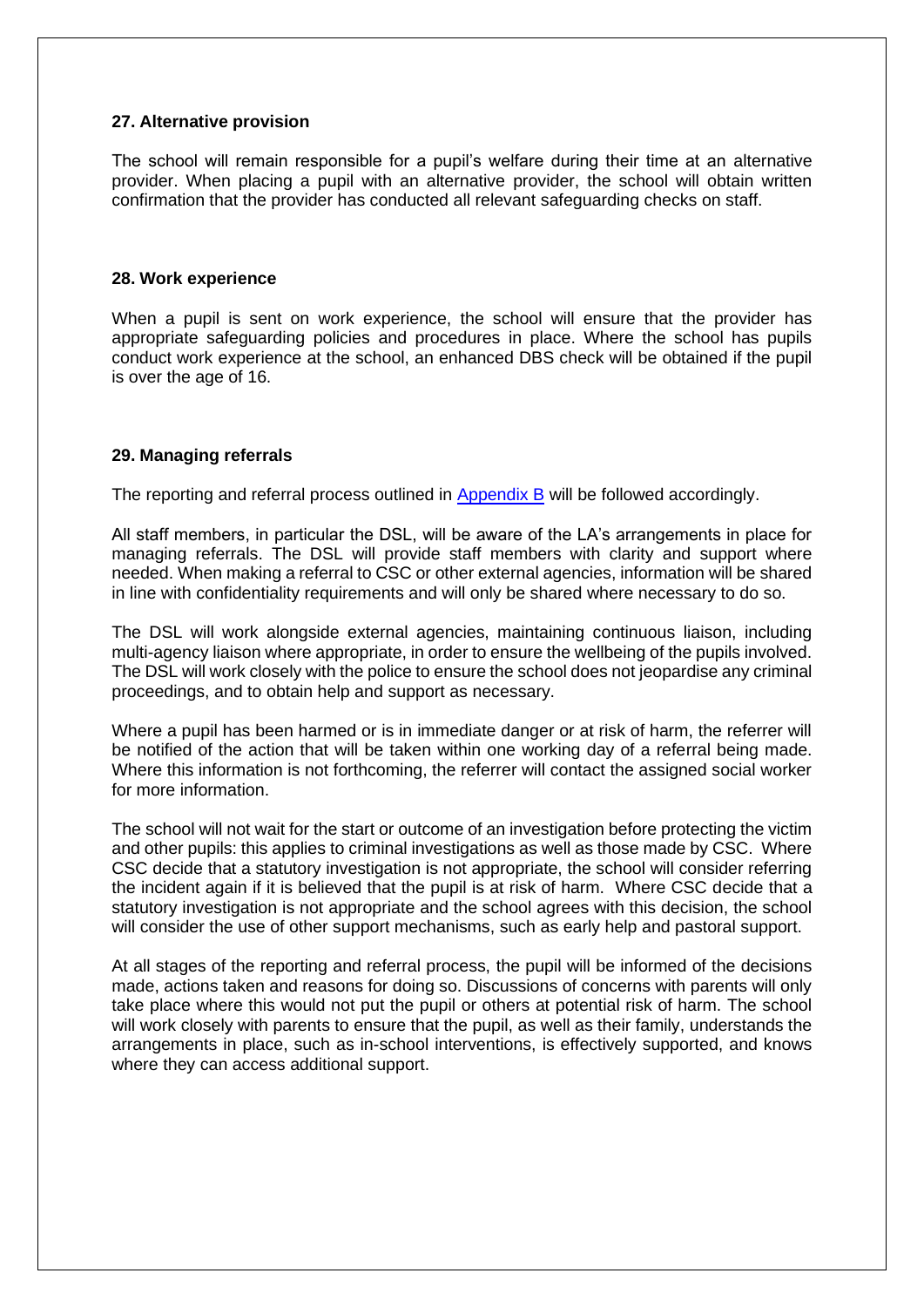#### **30. Concerns about staff and safeguarding practices**

If a staff member has concerns about another member of staff (including supply staff and volunteers), it will be raised with the headteacher. If the concern is with regards to the headteacher, it will be referred to the chair of governors.

Any concerns regarding the safeguarding practices at the school will be raised with the SLT, and the necessary whistleblowing procedures will be followed, as outlined in the Whistleblowing Policy. If a staff member feels unable to raise an issue with the SLT, they should access other whistleblowing channels such as the NSPCC whistleblowing helpline (0800 028 0285).

# **31. Allegations of abuse against staff**

There are clear policies in line with those from the CSAP (Children's Safeguarding Assurance Partnership) for dealing with allegations against people who work with children.

All allegations against staff, supply staff, volunteers and contractors will be managed in line with the school's Whistleblowing Policy – a copy of which will be provided to, and understood by, all staff. The school will ensure all allegations against staff, including those who are not employees of the school, are dealt with appropriately and that the school liaises with the relevant parties.

When managing allegations against staff, the school will recognise the distinction between allegations that meet the harms threshold and allegations that do not, also known as "lowlevel concerns". Allegations that meet the harms threshold include instances where staff have:

- Behaved in a way that has harmed a child, or may have harmed a child.
- Committed or possibly committed a criminal offence against or related to a child.
- Behaved towards a child in a way that indicates they may pose a risk of harm to children.
- Behaved, or may have behaved, in a way that indicates they may not be suitable to work with children.

All staff at St. Charles' RCP School are aware of these procedures and aware of the following expectations and protocol:-

- ALL staff and volunteers are aware that they must refer allegations or concerns around staff (including supply staff) conduct to the Headteacher
- ALL staff and volunteers are aware of the requirement to, and process of referring allegations or concerns around the Headteacher to the nominated Governor and how to contact them
- The Headteacher and/or Chair of Governors will discuss the allegation with the Local Authority Designated Officer (LADO)
- CSAP procedures for dealing with allegations against staff will be followed [http://panlancashirescb.proceduresonline.com/chapters/p\\_allegations.html](http://panlancashirescb.proceduresonline.com/chapters/p_allegations.html)
- ALL staff and volunteers remember that the welfare of the child is paramount and that they have a duty to inform the AHT if any adult's conduct gives cause for concern
- All low-level concerns surrounding staff or any adult in a position of trust should be reported to the HT.
- ALL staff are aware of the school's Whistle Blowing Policy which enables staff to raise concerns or allegations in confidence and for a sensitive enquiry to take place
- Staff are fully aware of Guidance for Safer Working Practice and Staff Code of conduct and are aware of professional expectations of their own behaviour and conduct.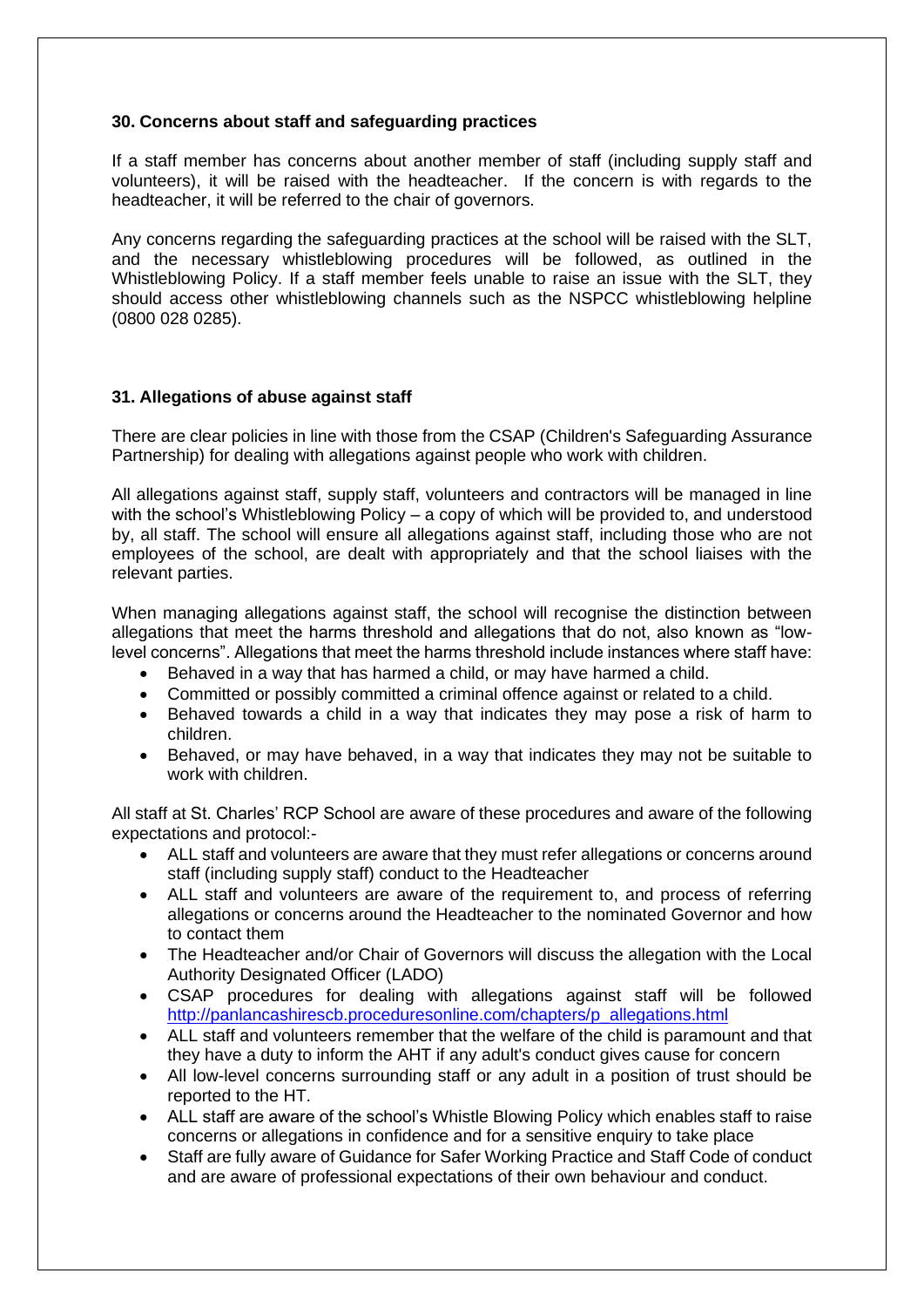• Further information, LADO information and flowchart of how allegations are managed managed: -



St. Charles' RCP School recognises that children may make disclosures against someone who is in a position of trust not in the school setting. This may be an adult in a place of worship, a sports coach or a club leader. After ensuring that the child is safe, we recognise that we must refer to the LADO and share information.

#### **32. Safer recruitment**

St. Charles' RCP School is committed to keeping pupils safe by ensuring that adults who work or volunteer in school are safe to do so. We therefore ensure that:

• Lancashire County Council Human Resources Guidance is adhered to, to ensure that there is a strong reference and commitment to safeguarding during advertisement, selection and recruitment of new staff

An enhanced DBS check with barred list information will be undertaken for all staff members engaged in regulated activity. A person will be considered to be in 'regulated activity' if, as a result of their work, they:

- Are responsible on a daily basis for teaching, training, instructing or the care or supervision of children.
- Regularly work in the school at times when children are on the premises.

• Regularly come into contact with children under 18 years of age.

*(Regular is defined as; at least 3 times in a 30 day period.)*

The DfE's [DBS Workforce Guides](https://www.gov.uk/government/publications/dbs-workforce-guidance) will be consulted when determining whether a position fits the child workforce criteria.

The governing board will conduct the appropriate pre-employment checks for all prospective employees, including internal candidates and candidates who have lived or worked outside the UK.

School will ensure that:

- The appropriate DBS and suitability checks will be carried out for all governors, volunteers, and contractors.
- The original DBS certificate is seen for all appointees to the school, even where the on-line DBS system indicates that the check is clear
- There are sufficient staff/Governors who have undertaken appropriate Safer Recruitment training in the last 5 years to enable at least one person on every recruitment panel to be appropriately trained and there are at least 2 people on each selection panel
- Covering (umbrella) letters will be obtained from agencies and other employers that provide staff to work in school to confirm that appropriate checks have been undertaken. Agencies will be requested to complete the checklist found at Appendix Q of the R&S Guidance.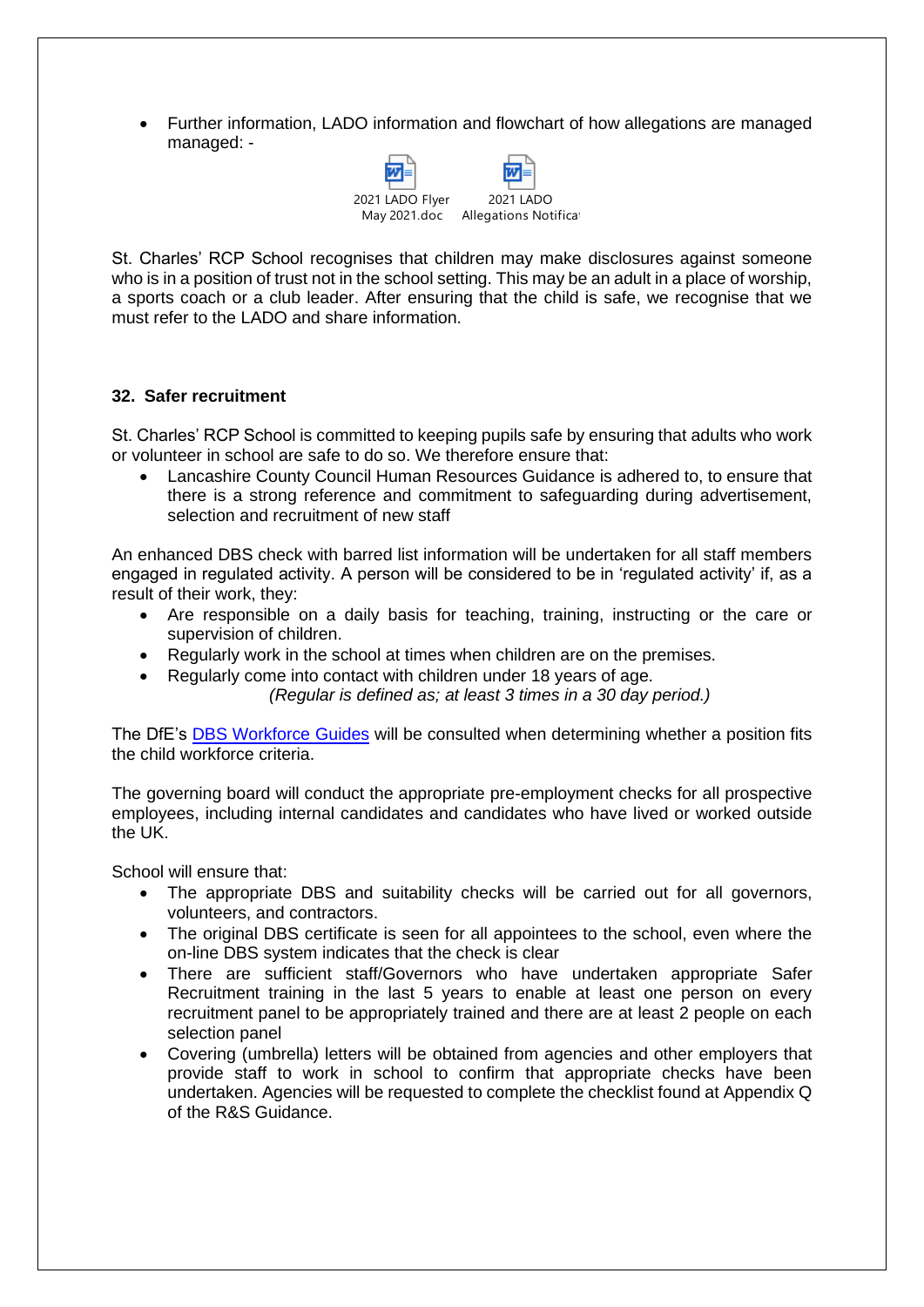

- Individual identity checks will be undertaken on those staff detailed above to ensure they are employees of the named agency/employer
- A transfer of control agreement will be used where other agencies/organisations use school premises and are not operating under school's safeguarding policies and procedures
- Adults who are involved in the management or provision of child care of children in Early Years, or in out of school provision for children up to 8 years old, will make a declaration that they are not disqualified under the Child Care Act 2006.
- With regard to Disqualification Under the Childcare Act we will adhere to Guidance from [Lancashire County Council Human Resources](file://///CorpData01/LCCUsers4$/vwallace001/My%20Documents/For%20portal/•%09https:/schoolsportal.lancsngfl.ac.uk/view_sp.asp%3fsiteid=4311&pageid=45826&e=e)
- It is good practice to ensure that this declaration is renewed annually for those staff working in a relevant setting and evidenced using the LCC staff confirmation form (May 2021). This form will be retained and stored securely.



- When an issue is declared, advice will be sought from Ofsted about the need to apply for a waiver. If a waiver is necessary, a risk assessment will be carried out and proportionate measures put in place until a waiver has been issued or matters resolved. If it is not resolved, this must be reported:- [disqualification@ofsted.gov.uk](mailto:disqualification@ofsted.gov.uk)
- Advice will be sought from Human Resources, LADO and/or Schools Safeguarding Officers if any staff are unclear about any aspects of Safer Recruitment.

# **Referral to the DBS**

The school will refer to the DBS anyone who has harmed a child or poses a risk of harm to a child, or if there is reason to believe the member of staff has committed an offence and has been removed from working in regulated activity.

# **33. Single central record (SCR)**

The school keeps an SCR which records all staff, including agency and third-party supply staff (for longer placements), and teacher trainees on salaried routes, who work at the school.

The following information is recorded on the SCR:

- An identity check
- A barred list check
- An enhanced DBS check
- A prohibition from teaching check
- A check of professional qualifications, where required
- A check to determine the individual's right to work in the UK
- Additional checks for those who have lived or worked outside of the UK
- Any other information deemed relevant.

If any checks have been conducted for volunteers or Governors, these may also be recorded on the SCR. If risk assessments are conducted to assess whether a volunteer should be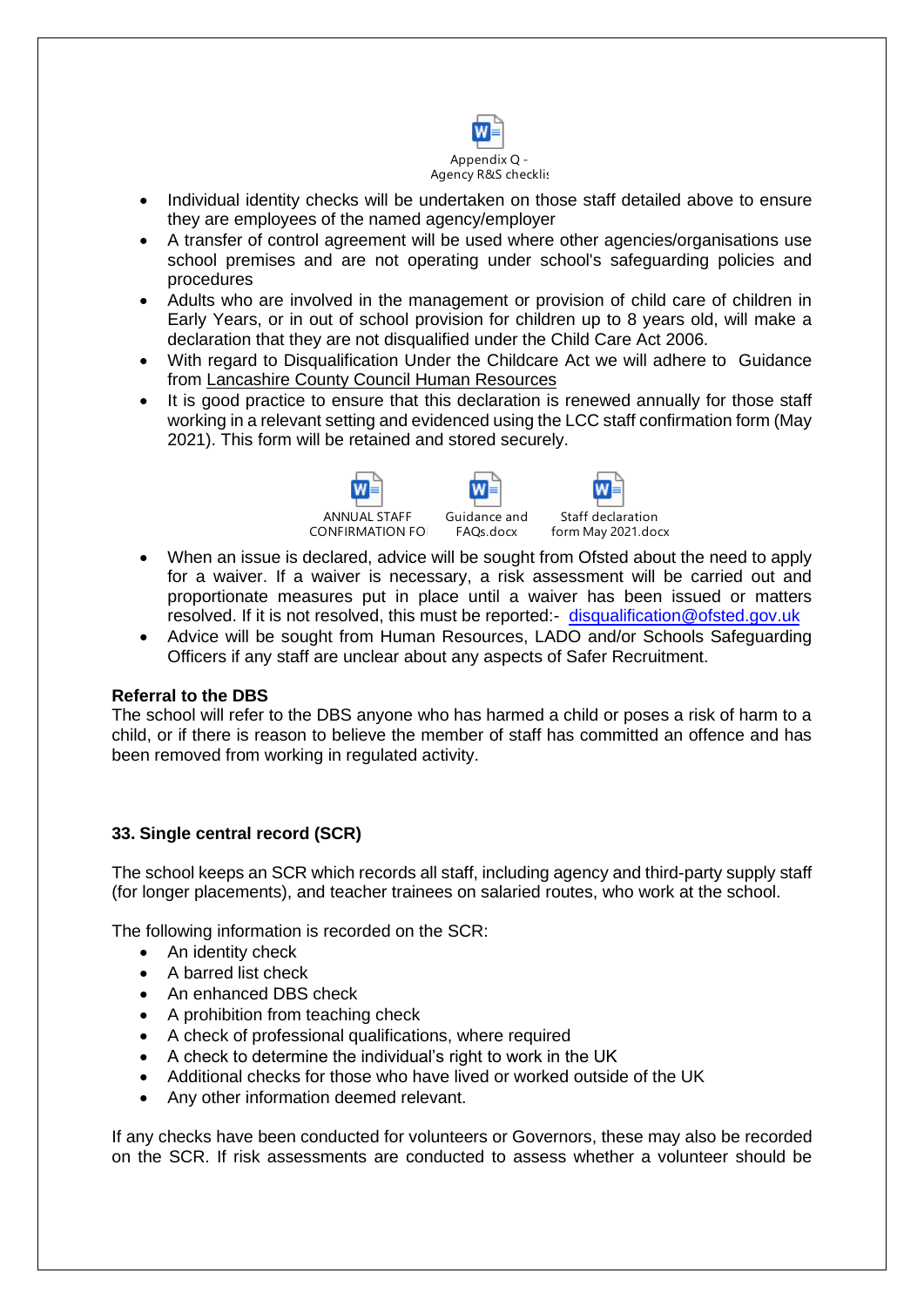subject to an enhanced DBS check, the risk assessment will be recorded. The details of an individual will be removed from the SCR once they no longer work at the school.

# **34. Review**

This Policy is subject to ongoing review; however, will be reviewed no later than September 2022.